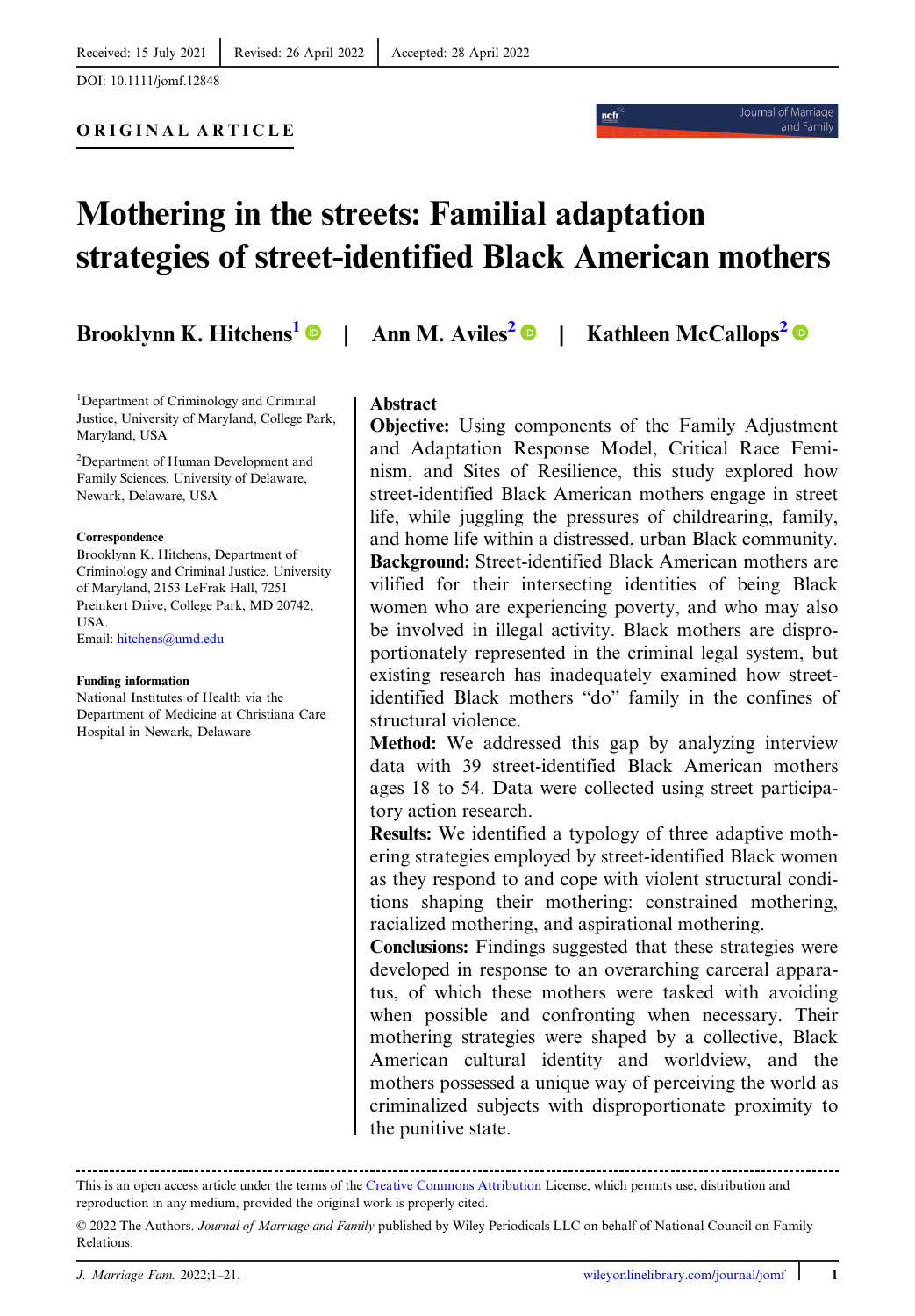#### KEYWORDS

community participation/action research, criminal justice system, family stress, inequalities, motherhood, resilience

Low-income Black American mothers who engage in *street life* do so while juggling the pres-sures of childrearing, family, and home life in the inner city (Hitchens & Payne, [2017](#page-19-0), [Forth](#page-19-0)[coming;](#page-19-0) Payne, [2008](#page-20-0), [2011](#page-20-0)). We use the term Black American to identify American Descendants of Slavery and enslaved Africans. This specific racial classification underscores that Black Americans have a distinctive, cultural lived experience from broader groups and other Black people (e.g., Black African immigrants or Caribbean immigrants). "Street life," "the streets," or a "street" identity is phenomenological language that speaks to the various modes of survival in distressed, urban Black communities (Payne, [2008,](#page-20-0) [2011](#page-20-0)). These phenomenological concepts have been used by those in low-income Black spaces to demarcate a subjective, cultural lived experience and worldview (e.g., "I'm from the streets" or "I come from a street family"). This conceptual worldview makes reference to oneself, family, or network in relation to a context of struggle and challenging or inequitable living conditions.

To cope with or manage stressors within this context, Black women and girls who are "street-identified" embody a racial-, ethnic-, sociocultural-, and gender-based ideological code and behavior centered on attaining personal, social, and economic survival (Hitchens & Payne, [2017](#page-19-0), [Forthcoming](#page-19-0); Payne, [2008,](#page-20-0) [2011\)](#page-20-0). This blended system is often referred to as "grinding," or the "underground" work that street-identified Black women and girls employ to secure financial stability and also "reflects the intensity and drudgery of work in their daily lives" (McCurn, [2018,](#page-19-0) p. 8). For Black women and girls in the streets, bonding activities include interpersonal acts (e.g., attending parties or social events), group solidarity (e.g., participating in social clubs or "hanging on the block"), and community organizing (e.g., back-to-school drives or rent parties; Hitchens, [2020\)](#page-19-0). Illegal activities include a diverse array of "hustles" that are generally stigmatized by mainstream society and can be nonviolent (e.g., drug use or sale, prostitution, or shoplifting) or violent (e.g., fighting, robbery, or gang involvement; Fishman, [1995;](#page-19-0) Jones, [2010;](#page-19-0) Maher & Daly, [1996;](#page-19-0) Miller, [1998](#page-20-0)). Some Black mothers, for example, navigate street life by employing situational forms of violence primarily to protect themselves and their loved ones (Hunt & Joe-Laidler, [2001\)](#page-19-0) or engaging in crime to supplement low-wage work within the formal economy (McCurn, [2018](#page-19-0)). Still, the vast majority of Black women and girls do not participate in what is formally considered "crime," even within lowincome or urban neighborhoods, and Black Americans are not a monolithic racial or ethnic group (Gaston & Doherty, [2018\)](#page-19-0). Thus, street-identified Black women and girls comprise a "rare" minority and hidden subset of the broader Black population (Heckathorn, [1997\)](#page-19-0). Street life captures the fluidity of behaviors and activities of this subset, unraveling how they organize meaning around feeling well, satisfied, or accomplished and how they choose to survive through adversity (Hitchens & Payne, [2017](#page-19-0); Payne, [2008\)](#page-20-0).

When street-identified Black American women and girls become mothers, they are tasked with the challenge of managing adversity while also navigating parenthood. We define Black American mothering as the various, context-specific maternal strategies that Black American mothers employ to support their families under State violence and other oppressive forces (Collins, [1994;](#page-18-0) Dow, [2019](#page-18-0); Gurusami, [2019;](#page-19-0) Rodriguez, [2016\)](#page-20-0). Black Americans are often victims of structural violence, or the invisible, disproportionate, and excessive harm of the poor and marginalized as a function of their disadvantage (Gilligan, [1996](#page-19-0)). Structural violence describes how structural institutions and systems actively prevent individuals, groups, and communities from meeting their basic needs (Galtung, [1969\)](#page-19-0). Gilligan ([1996\)](#page-19-0) argued that poverty is the deadliest form of violence and that social actors have a vested interest in the subjugation of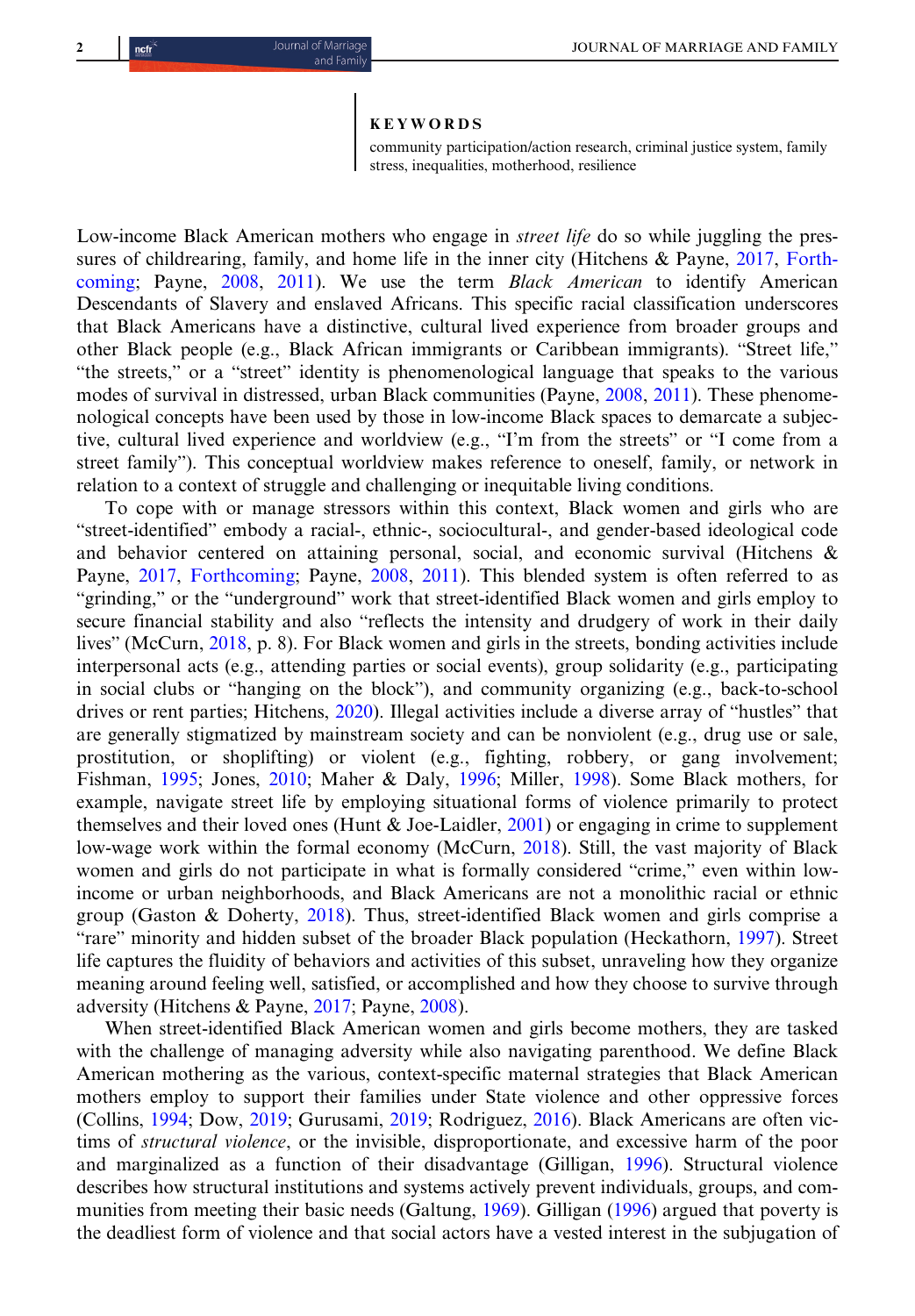Black Americans by preventing them from "realizing their potentialities" (Galtung, [1969](#page-19-0), p. 170) through policies, laws, and other inequities.

This context of structural violence helped us to examine the conditions faced by streetidentified Black families and the complex demands placed upon Black mothers in the streets. Collins [\(1986](#page-18-0)) argued that being poor, Black, and female offers a "clearer view" of the "interlocking nature of oppression," (p. 519), and anti-Black racist misogyny is a form of discrimination particular to Black womanhood and produces racialized and gendered harm (Bailey & Trudy, [2018](#page-18-0)). Black mothers are not only disproportionately under correctional control relative to other mothers, but they also experience criminalization upon release that can constrain their post-incarceration parenting practices (Gurusami, [2017,](#page-19-0) [2019](#page-19-0); McCorkel, [2013\)](#page-19-0). Formerly incarcerated Black mothers experience more difficulty regaining custody of their children upon release, despite the fact that they are typically primary caregivers prior to incarceration (Mitchell & Davis, [2019](#page-20-0)). Black mothers in the streets face hyper-surveillance under conditions of probation or parole, and also navigate "family criminalization" or the intertwining institutional scrutiny and punitive treatment of Black mothers and their children (Elliott & Reid, [2019](#page-18-0)).

Our work demonstrates how this criminalization influences the "stigmatized identities" and racialized and gendered experiences of street-identified Black American mothers (Moloney et al., [2011](#page-20-0)). We also reimagine how they resiliently traverse the terrains of mothering in low-income, high-crime neighborhoods. Examining the experiences of street-identified Black American mothers contributes to the field of family science by highlighting how they engaged and fostered familial relationships, and particularly their role as mothers in the context of broader societal systems that are racialized, gendered, and classed. Furthermore, our work highlights the strengths of street-identified Black American mothers, seeking to build upon their abilities to be self-sufficient and resilient and to promote healthy family functioning in the face of adversity.

# STIGMATIZED IDENTITIES OF BLACK AMERICAN MOTHERS IN THE STREETS

Since the release of the Moynihan Report (Moynihan, [1965\)](#page-20-0), Black families have been framed as a community in "crisis" and a "tangle of pathology" in academic and sociopolitical spheres; worse yet, the crisis has been perceived as self-perpetuating. This report shaped the public lexicon about poor, single Black mothers as "the nation's newest boogeym[e]n," "parasites," "brood mares," and "savage[s]" who could not be trusted to nurture their children or maintain a monogamous marriage (Orleck, [2005\)](#page-20-0). Previous controlling images or stereotypes associated with Black women range from the mammy to the matriarch, the welfare queen, and the Jezebel (Collins, [1990\)](#page-18-0). Friedman and Hitchens [\(2021\)](#page-19-0) proposed that a new image, The Criminal, is a dominant schema that co-produces and/or influences all other controlling images of Black women. The Criminal as a controlling image is enacted through criminal justice decisionmaking and then inscribed onto the bodies of Black women and girls (Friedman & Hitchens, [2021\)](#page-19-0). Anti-Black rhetoric along with the advent of the War on Drugs solidified that the denigration of the Black family was owed, in large part, to the criminal negligence of poor Black mothers (Roberts, [1993](#page-20-0)).

Scholars on Black families have provided salient critiques of the culturally deviant models advanced in mainstream family literature (Burton et al., [2010;](#page-18-0) Few, [2007\)](#page-19-0). These scholars noted that Moynihan's [\(1965](#page-20-0)) analysis was reflective of "white mainstream respectability" that placed blame on "absent" fathers and welfare "dependent" mothers (Orleck, [2005\)](#page-20-0). Even more significantly, scholars demonstrated that poor Black mothers rarely see themselves through the racialized lens of Moynihan and others. For example, Orleck [\(2005](#page-20-0)) argued that single Black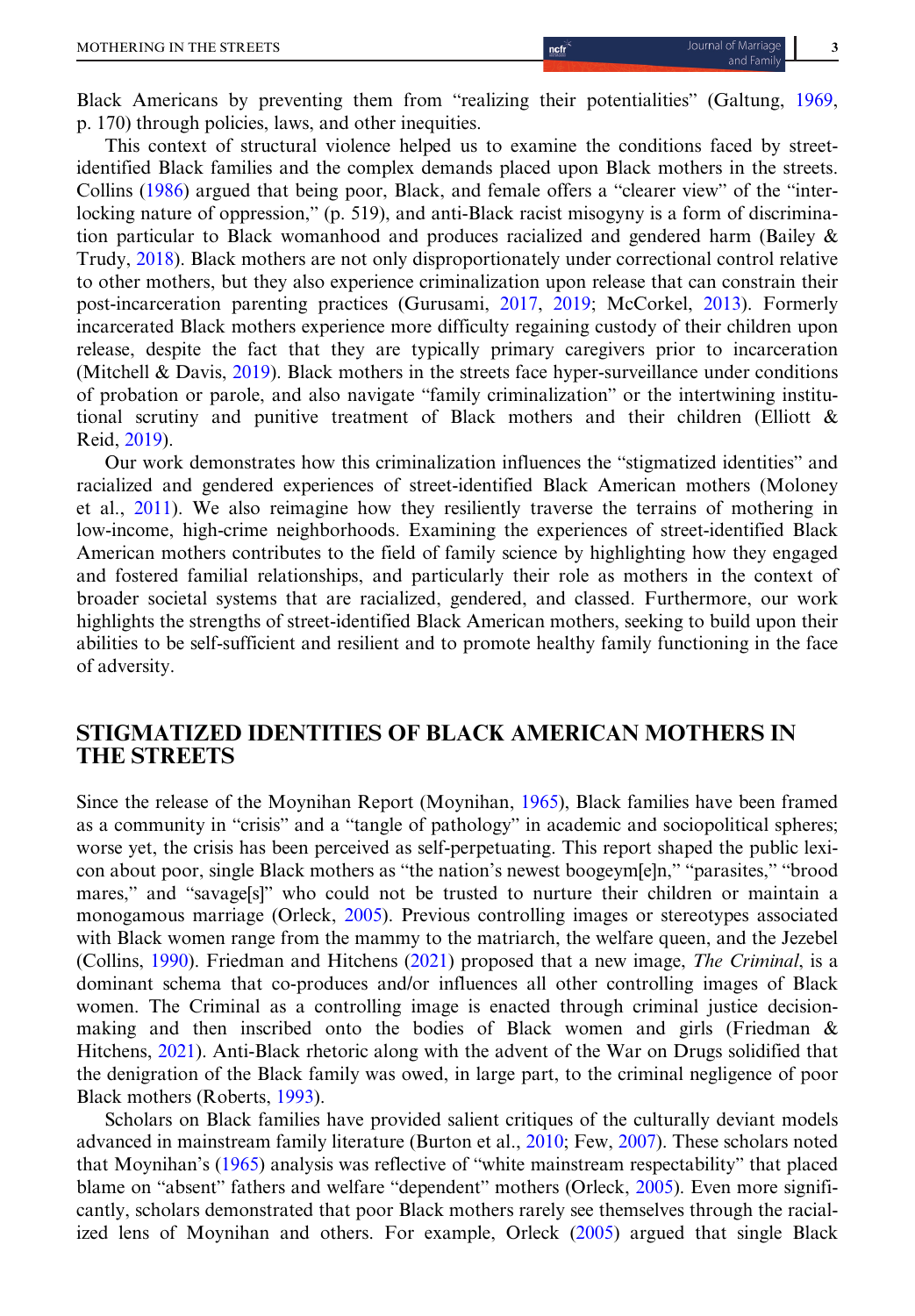mothers resisted labels of being "unregenerate" and "burdensome" by white welfare caseworkers, and instead saw an "abundance of family values—not a lack of them" as instrumental in choosing to birth and raise their children (p. 84). Black mothers also nurture their children and cultivate community, while maintaining higher participation in the formal labor market than other mothers (McLoyd & Enchautegui-de-Jesús, [2005](#page-19-0)). The U.S. Bureau of Labor Statistics ([2019\)](#page-20-0) consistently finds that Black women ages 16 and older outpace other women in the workforce—an empirical finding that further debunks the myth of the lazy, "welfare queen" (Gilman, [2014\)](#page-19-0). Burton et al. [\(2010](#page-18-0)) encouraged researchers in the field of family science to undertake more "robust understandings of racial socialization that move us toward truly understanding racialized systems effects in addition to race differences" (p. 455).

Many Black women have maintained individual and collective resilience even while they experience family provider role strain disproportionate to other women (Mendenhall et al., [2013](#page-20-0)). This resiliency is marked by ethnic-specific strengths across the life course, including strong religiosity and extended family closeness (Mendenhall et al., [2013\)](#page-20-0). Some scholars have continued to elucidate the intricacies of mothering in Black families, examining how parenting is a collective feature of the Black community (Gurusami, [2019\)](#page-19-0). If children are not raised in a traditional two-parent household, they are often raised in an extended family network of support in which kin and "fictive kin" help in child rearing (Collins, [1990](#page-18-0)).

Black American families are more complex and dynamic than is often captured in academic literature, especially for mothers in close proximity to the streets and/or criminal legal system. Street-identified Black American mothers have conceptualized street life as a "site of resiliency," or an adaptive way to secure opportunity for themselves and their families (Hitchens & Payne, [2017](#page-19-0), [Forthcoming](#page-19-0); Payne, [2008](#page-20-0)). With this context in mind, we situated our qualitative findings in the family stress literature to examine how these mothers cope with the daily pressures of navigating family life while simultaneously enduring gendered racism, classism, and violent socioeconomic conditions. To better understand these interconnected familial and societal dynamics, we address the following research questions:

- 1. How do street-identified Black American mothers make sense of the duality of street life and motherhood in the context of racial, economic, and gendered oppression?
- 2. How does this sense-making inform street-identified Black American mothers' parenting strategies when raising children in distressed contexts?
- 3. How do street-identified Black American mothers demonstrate strength and resilience while parenting in these distressed contexts?

# THEORETICAL FRAMEWORKS

To understand the complex lived experiences of street-identified Black American mothers, we employed critical theoretical frameworks on families that elucidate how adverse structural conditions influence their behaviors and parenting strategies. We drew on the Family Adaptation and Adjustment Response (FAAR) Model to situate this dynamic within a family system and understanding of family processes (Patterson, [2002](#page-20-0)). However, given the FAAR Model's racial and cultural limitations (Brown-Baatjies et al., [2008](#page-18-0)), we expanded the Model with the addition of Critical Race Feminism (CRF; Wing, [1997](#page-20-0)) and Sites of Resilience (SOR; Payne, [2011](#page-20-0)). We employed CRF to create an intersectional lens of how multiple forms of oppression influence Black American mothering (Wing, [2000\)](#page-20-0). We also utilized SOR to reconceptualize coping and notions of resilience, particularly the ideologies and behaviors considered "maladaptive" by the FAAR Model (Patterson, [2002](#page-20-0); Payne, [2008,](#page-20-0) [2011](#page-20-0)). These theoretical additions provided support needed to understand the racial, ethnic, gender, and sociocultural worldviews of this stigmatized population of mothers who may be involved in illegal activities, fear confrontation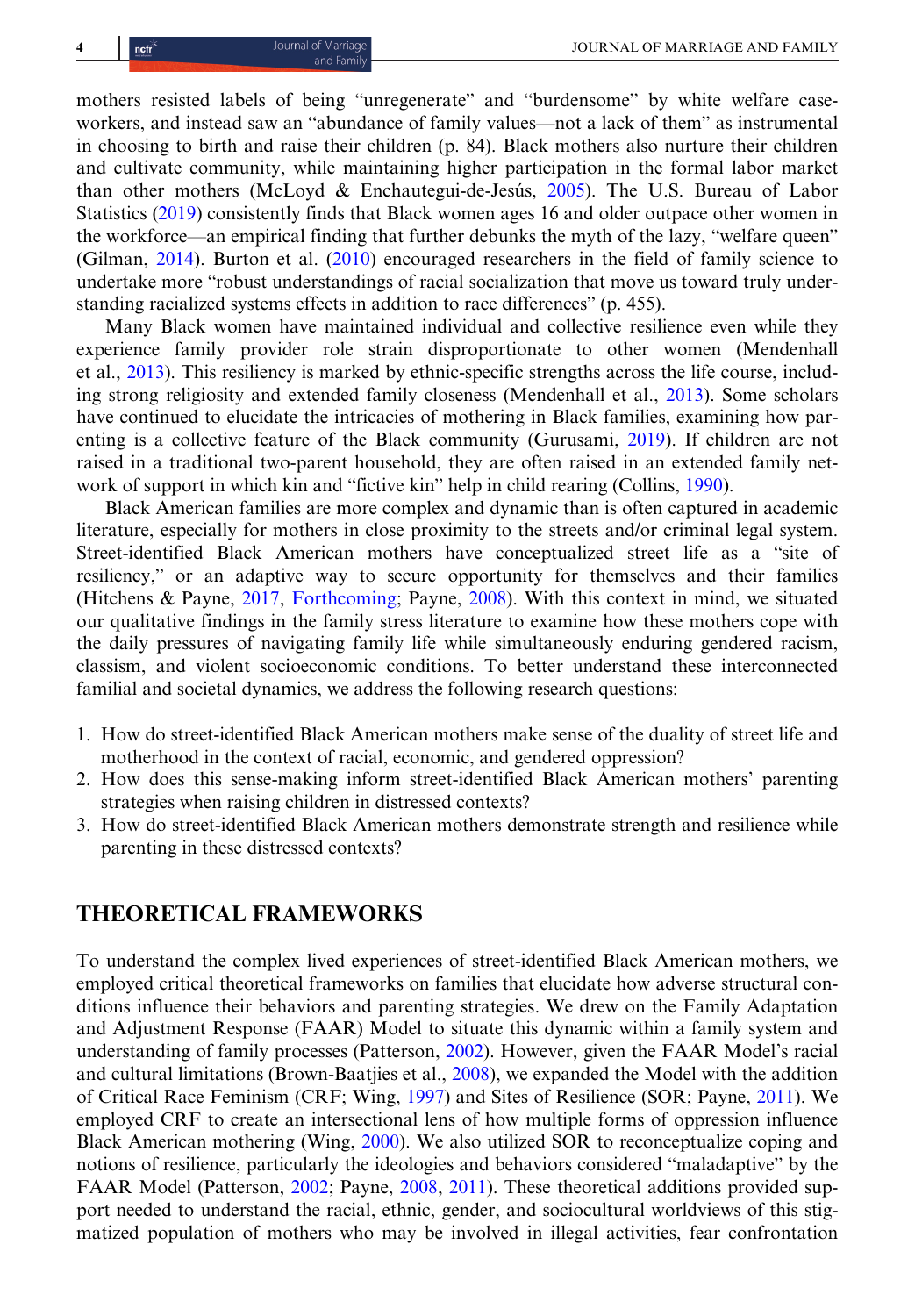with legal authorities, and/or experience various forms of economic or social precarity (Shaghaghi et al., [2011\)](#page-20-0).

The FAAR Model constructs family resilience as the active process by which families adapt to risk exposure (Patterson, [2002\)](#page-20-0). During the adjustment phase of the FAAR Model, families balance demands (i.e., stressors, strains, and hassles) that can co-occur and accumulate over time, utilize capabilities (i.e., coping behaviors, resources, or support) to manage or alleviate demands, and find meaning (i.e., situational, family identity, and worldview) in how demands and capabilities shape their shared orientation (Patterson & Garwick,  $1994$ ). A family crisis occurs when demands on the family exceed their existing capabilities, creating an imbalance. During the adaptation phase, the family seeks to restore balance by reducing demands, acquiring new coping behaviors and resources, or changing their view of the crisis (Patterson, [1988](#page-20-0)).

While the FAAR Model is useful to identify how families grapple with the myriad crises that can disrupt households, it does so void of an intersectional analysis that recognizes that all crises are not made equally. CRF provides the latitude needed to center the marginalized experiences of street-identified Black American mothers as individuals, while also contextualizing these experiences within the diverse Black family unit (Crenshaw, [1991](#page-18-0); De Reus et al., [2005](#page-18-0)). Critical race feminists contend that there is no singular Black perspective or monolithic "Black experience," and that theorizations on Black populations should include all that makes them rich and distinctive (Evans-Winters & Esposito, [2010;](#page-18-0) Harris, [1990](#page-19-0); Wing, [2000\)](#page-20-0). Mothering in low-income Black communities involves navigating a unique set of daily stressors and crises that emerge as a function of living in a "violent milieu" with multiple, interlocking forms of deprivation experienced at individual, group, and community levels (Jenkins, [2002,](#page-19-0) p. 30). As individuals, Black women continue to be violently victimized more frequently than other women, and this victimization often accrues over their lifetime (Sabri et al., [2016\)](#page-20-0). Black women are murdered at higher rates than other women, and pregnant Black women are more than three times as likely to experience intimate partner homicide victimization as pregnant white and Hispanic women (Kivisto et al., [2021;](#page-19-0) Threadcraft & Miller, [2017\)](#page-20-0). Black women are more likely to witness someone being shot, see a dead body, or hear about someone that they knew being killed or raped than other women (Isom Scott, [2018\)](#page-19-0). CRF helped us to understand how these accumulated individual- and group-based risks can influence Black mothering, while also shaping the adaptive well-being of the entire Black communities.

The FAAR Model argues that "bonadaptation" (i.e., restoring balance) and "maladaptation" (i.e., poor adaptation) are two primary outcomes for families in crisis (McCubbin  $\&$ Patterson, [1983;](#page-19-0) Patterson, [2002](#page-20-0)). As families adjust to accumulated demands, they rely on acquired resources and coping behaviors to address stressors (Patterson, [2002\)](#page-20-0). Coping is traditionally theorized as "maladaptive" if the individuals or families do not effectively minimize stressors or engage in "avoidance" behaviors such as violence, drinking, or social isolation (Masten, [2001](#page-19-0); McCubbin & Patterson, [1983;](#page-19-0) Scarpa & Haden, [2006\)](#page-20-0). Yet, these traditional coping paradigms are insufficient to understand coping among Black populations, particularly in racially-stressful situations (Plummer & Slane, [1996](#page-20-0)). Designed by and for white men and women, these paradigms often give value to Eurocentric ideals of self-mastery, autonomy, and individualism while devaluing Afrocentric, collectivistic forms of coping which often include the local community (Banyard & Graham-Bermann, [1993;](#page-18-0) Yeh et al., [2006\)](#page-20-0). The model also reflects a relatively linear process in which families experience an imbalance, resulting in an adjustment, and then adaptation response to restore balance. However, the imbalance streetidentified Black American mothers face is constant due to the structural violence encountered within their communities and interactions with the State.

Moreover, the FAAR Model does not fully consider how nontraditional forms of coping are adaptive by fostering resilience in violent social conditions (Payne, [2011](#page-20-0)). SOR theory provided an alternative framing of how Black Americans engage in resilience within these conditions, by conceptualizing a street identity in terms of (a) phenomenology, (b) relational coping,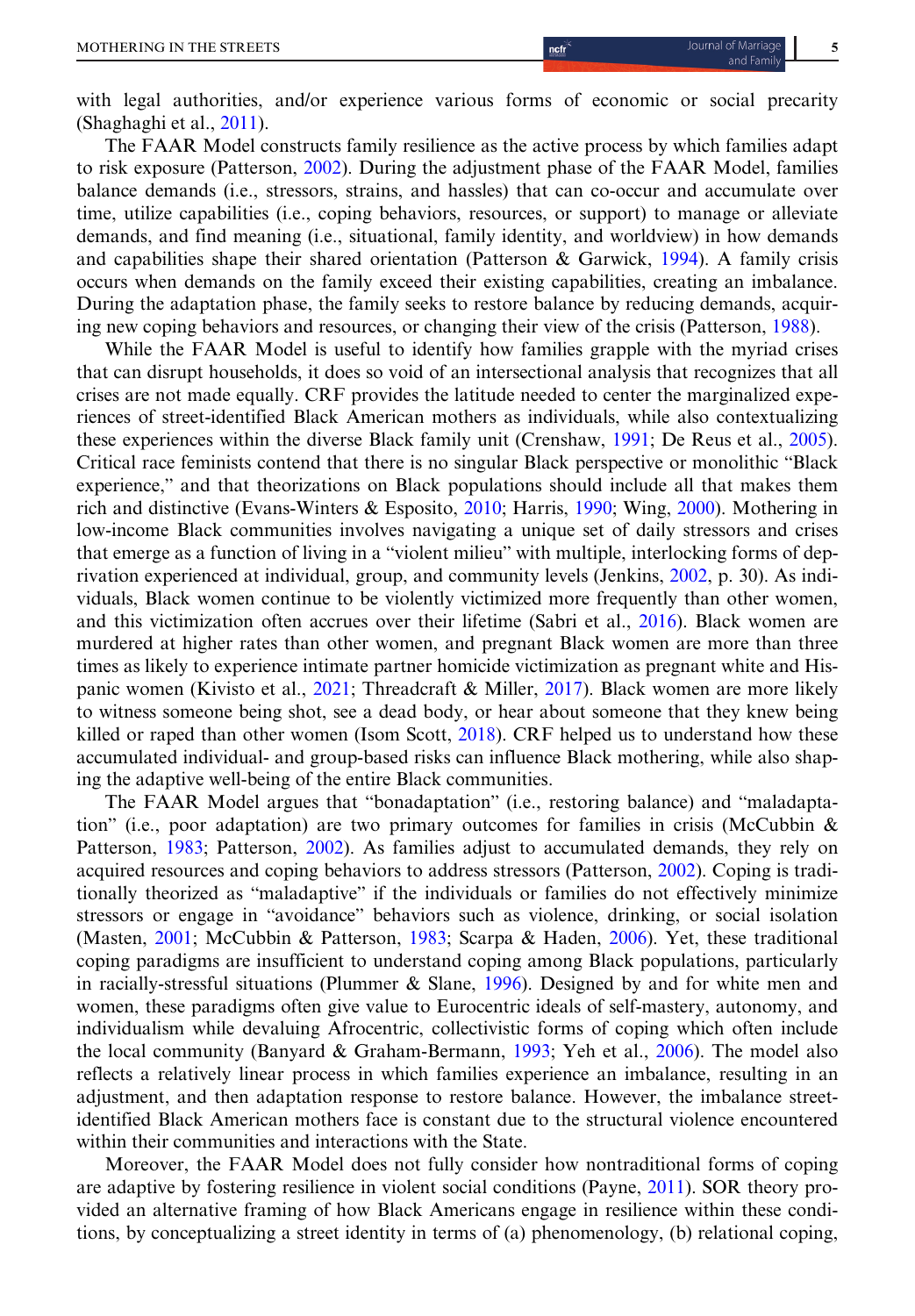(c) historical patterns/trends, (d) structural systems, and (e) incidents of social injustice (Payne, [2011](#page-20-0)). SOR argues that "criminal coping" is not only a major behavioral adaptation to chronic strain, but also that families who engage in street life do so to achieve restoration of the familial unit (Agnew, [2007;](#page-18-0) Payne, [2008](#page-20-0), [2011\)](#page-20-0). Street life becomes a "problem-solving effort of the family system" (Brown-Baatjies et al., [2008,](#page-18-0) p. 90) and street-identified Black mothers who participate in illegal activities typically do so to confront the "strainful" effects of economic poverty and structural oppression (Agnew, [2007;](#page-18-0) Hitchens & Payne, [2017,](#page-19-0) [Forthcoming](#page-19-0); Payne, [2008](#page-20-0), [2011](#page-20-0)). These conditions draw some Black women and girls to the viability of the streets and also increase their likelihood of using crime to achieve culturally defined goals and means of success (Agnew, [2007;](#page-18-0) Burt & Simons, [2015](#page-18-0)). Black mothers in the streets find psychological and physical spaces of resilience that operate concurrently to produce sites of strength at the individual, familial, and community levels (Hitchens, [2020;](#page-19-0) Hitchens & Payne, [2017](#page-19-0); Payne, [2011](#page-20-0)). They manage chronic strain through bonding activities such as attending parties or frequenting bars, participating in social clubs such as motorcycle or car clubs, "hanging on the block" or street corner, and attending group gatherings with friends. They cultivate joy in times of sorrow by developing support groups for bereaved women and care for the children of mothers who fall on hard times (Hannays-King et al., [2015](#page-19-0); Hitchens, [2020\)](#page-19-0). Survival and resilience are central to the Black American experience, and their traumatic history necessitates diverse forms of coping to combat their oppression (Sharpe, [2016](#page-20-0)).

# **METHODS**

We analyzed interview data from the Street Participatory Action Research (Street PAR) Health Project in Wilmington, DE. This project used a cross-sectional, convergent mixed-methods design to examine the relationship between health, structural opportunity, and violence among a large community sample of street-identified Black Americans ages 16 to 54 in the Northside and Westside neighborhoods of Wilmington. These neighborhoods were selected as part of a multi-neighborhood design focused on elevated rates of crime in the city of Wilmington. Data for this project were collected from April 2017 to October 2018, and the project lasted until December 2019.

The total project sample included 771 community-based surveys, 72 in-depth, semistructured interviews, and 22 months of ethnographic field observations collected by and on street-identified Black men and women, consistent with the Street PAR approach. The project also implemented a robust "action" or activism agenda that ran concurrently with the empirical study. This manuscript solely examines the qualitative interview data from streetidentified Black American mothers ages 18 to 54 ( $n = 39$ ).

#### Street PAR

The convergent mixed-methods design was situated within a Street PAR methodology. PAR is a methodological framework where formal researchers select members of the target population to mutually design and implement a research program while engaging in activism within a local community (Baum et al., [2006\)](#page-18-0). PAR actively includes members of the "researched" in the research process, including developing research questions and collecting and analyzing data (Baum et al., [2006\)](#page-18-0). As an application of PAR, Street PAR is an epistemological orientation that primarily involves street-identified populations in schools, correctional facilities, and local communities to engage in this participatory enterprise (Payne, [2008\)](#page-20-0). Street PAR assumes that individuals who are actively or formerly involved in the streets are best placed to systematically examine the sociostructural experiences of an urban and/or street population. As such, Street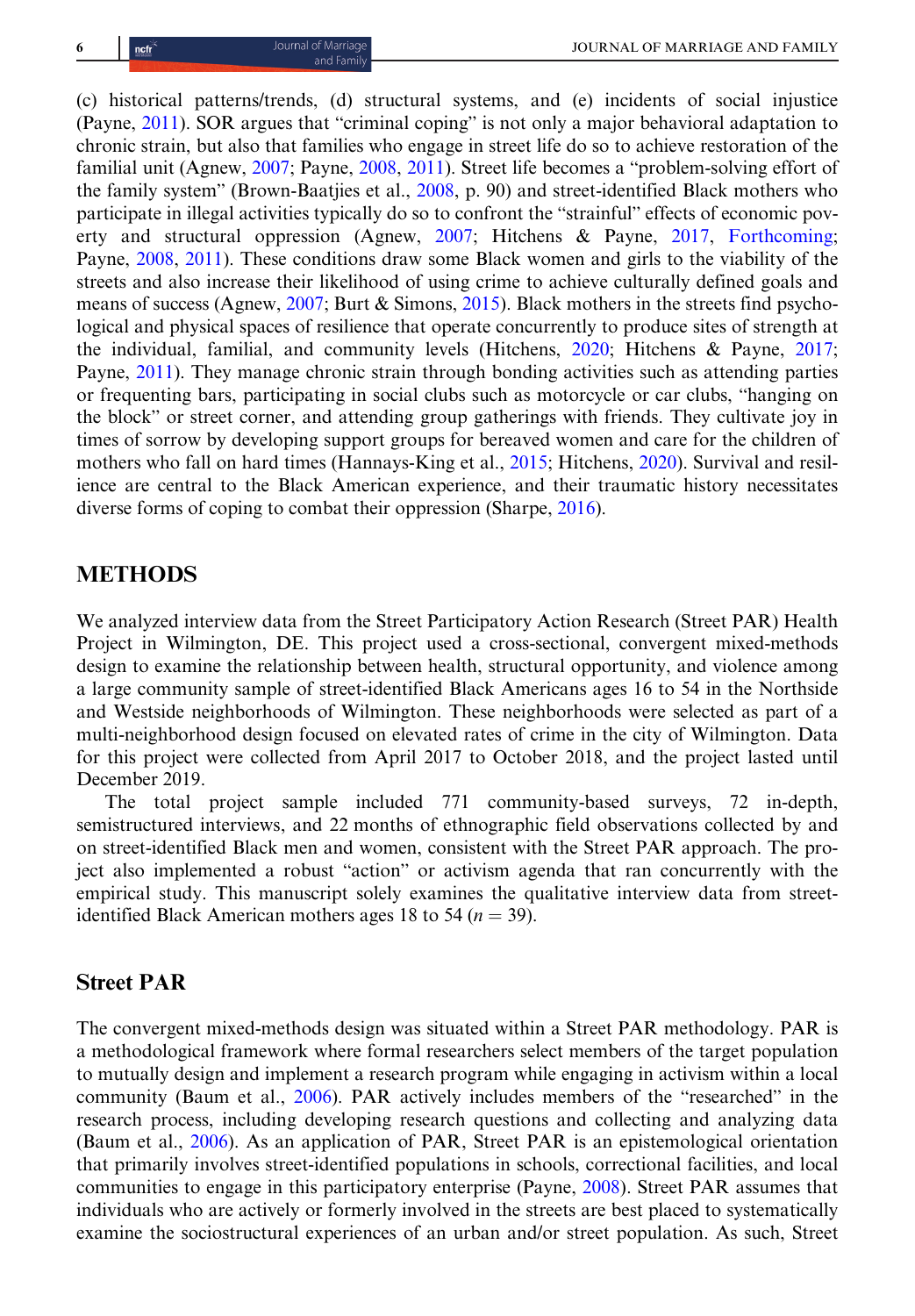PAR embraces the worldviews and lived experiences of this population, shifting the location of power and knowledge production (Baum et al., [2006](#page-18-0)).

# Research site

Wilmington is the largest city in Delaware, and at the time of data collection (2017–2018), it had approximately 70,166 residents with 58% of the population Black and 36% of the population white (U.S. Census Bureau, [2019](#page-20-0)). Wilmington is a useful research site to examine the nexus of street life and mothering as the city has one of the highest per capita homicide rates for a city of its size (Federal Bureau of Investigation [FBI] Uniform Crime Reporting Program, [2009](#page-18-0)–2018; Jones, [2014](#page-19-0)). Labeled "MurderTown USA" and one of the "most dangerous small cities in America" (Jones, [2014](#page-19-0)), Wilmington has a violence problem that costs Delaware \$611 million per year (Giffords Law Center, [2018](#page-19-0)).

# Participant recruitment

Participants had to meet the following criteria: (1) self-identify as Black or African American; (2) self-identify as female; (3) live in a low-income environment; (4) be between the ages of 16 to 54; (5) live in the Westside or Northside neighborhoods of Wilmington; and (6) be street-identified, involved with crime, formerly incarcerated, or formerly involved in activities associated with the streets. Participants were recruited using snowball sampling, a technique generally used to collect data from fringe, sparse, and/or sensitive populations (Shaghaghi et al., [2011\)](#page-20-0). Participants who met the inclusion criteria were identified through the Street PAR Associates' social networks. The Associates were 11 street-identified Black men who lived in Wilmington and were members of a previous Street PAR project. The Associates provided contact information for those who met the study criteria. The first author (Co-Project Director) and second author (Co-Investigator) reached out to interview the girls and women who the Associates identified and expanded the sample by asking those who participated if they knew additional individuals who fit the criteria.

# Interview subsample

A total of 50 street-identified Black American girls and women were interviewed, of which 39 (78%) identified as mothers. At the time of the interview, 20 were custodial mothers (i.e., always had custody from birth), 2 were noncustodial mothers (i.e., never had custody from birth), and 17 had periods throughout their lives of being custodial and noncustodial mothers. Twelve of the women were also grandmothers (see Table [1\)](#page-7-0).

# Data collection

The in-depth, semi-structured interviews were designed to understand how the girls and women experienced the stress of violent crime in Wilmington, along with perceptions of, and attitudes toward, social institutions and state agents. Interviews were conducted primarily at communitybased centers in Wilmington as well as in participants' homes, workplaces, and other spaces based on their preferences. Most interviews were conducted by the first and second authors, along with a Street PAR Associate, Project PI, or graduate student. Participants provided their assent or consent to participate in the study by completing informed consent, video release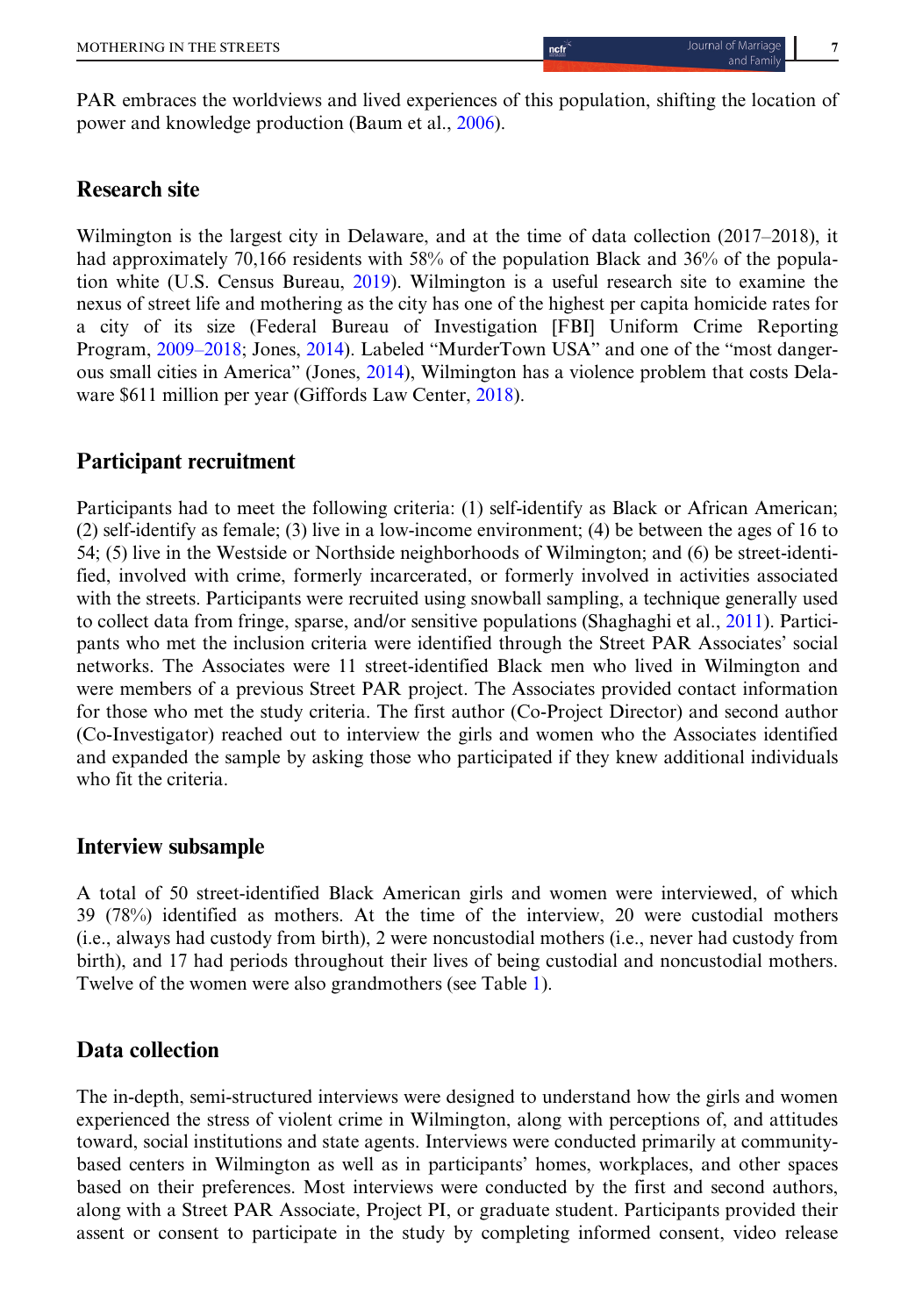# <span id="page-7-0"></span>**TABLE 1** Characteristics of sample of street-identified Black American mothers ( $n = 39$ )

| Demographic characteristics                | $\boldsymbol{N}$ |
|--------------------------------------------|------------------|
| Age                                        |                  |
| $16 - 24$                                  | $\overline{4}$   |
| $25 - 34$                                  | 12               |
| $35 - 44$                                  | 11               |
| $45 - 54$                                  | 12               |
| Employed                                   |                  |
| Yes                                        | 17               |
| N <sub>o</sub>                             | $22\,$           |
| Characteristics of mothers                 |                  |
| Custodial                                  | 20               |
| Noncustodial                               | $\overline{2}$   |
| Periods of both custodial and noncustodial | 17               |
| Grandmother                                | 12               |
| Ever incarcerated                          |                  |
| Yes                                        | 12               |
| No                                         | 27               |
| Street involvement <sup>a</sup>            |                  |
| Drug use                                   | 15               |
| Drug sale                                  | $\overline{7}$   |
| Sex work                                   | 6                |
| Fighting/assault                           | 39               |
| Theft/robbery                              | $\overline{4}$   |
| Guns (around or use)                       | 9                |

<sup>a</sup>Some women engaged in multiple forms of illegal activity.

forms, and a general demographic questionnaire. Participants received a \$25 cash payment or gift card for the completion of an interview. Interviews typically took one to two-and-a-half hours to complete. All participants were covered by a Certificate of Confidentiality. They were informed that participation was strictly voluntary and that all responses would remain confidential. All interviews were recorded using both audio and video recording equipment to ensure accuracy and later transcribed using a transcription service.

# Data analysis

For this analysis, we drew from a variety of interview questions such as: Can Black women be in the streets but still be a provider or protector? We ensured that the themes developed typified the most common patterns in the mother's accounts of their experiences and perspectives. These themes included resilience, motherhood, parenting strategies, community conditions, and family composition and structure. Grounded theory methods allowed for our data collection and analysis to inform one another through an iterative process of collecting, coding, comparing, reflecting, and creating themes (Charmaz, [2011\)](#page-18-0). We developed a social justice inquiry by rejecting objectivity, emphasizing reflexivity, and developing themes that were sensitive to the nexus of power, privilege, and oppression (Charmaz, [2011](#page-18-0)). Coding proceeded in multiple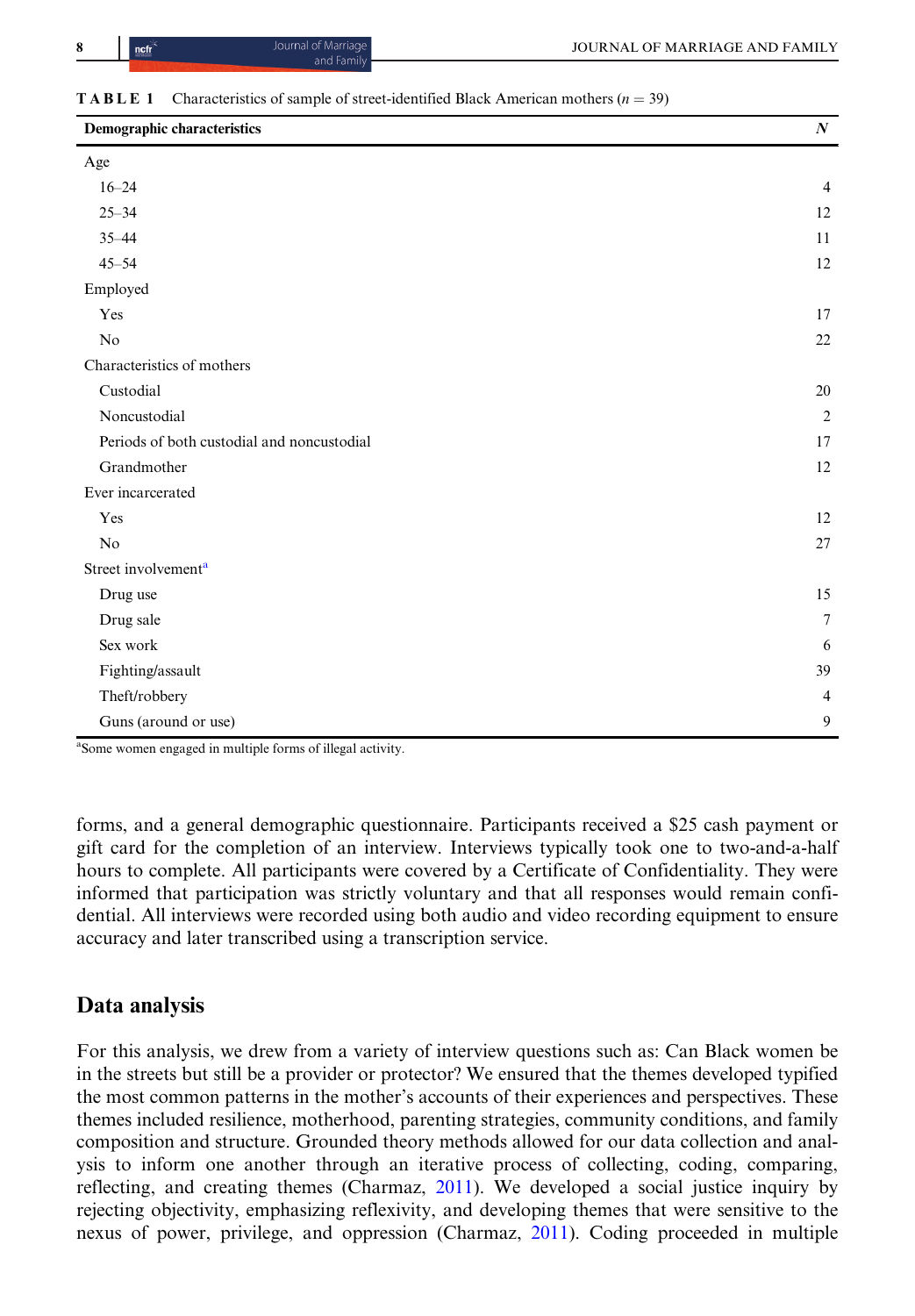stages to reduce the data into manageable, meaningful categories. At each stage, transcribed text was constantly compared and linked within and across interviews to develop meaning and relevance. Coding began with open coding, which included listening to and reading transcripts, coding the data line by line, selecting meaningful segments of the text, and labeling these segments into codes. We each open coded individually and then we met to discuss broad codes before moving forward. Focused coding followed and included further analyzing the codes derived from open coding. Focused coding also involved carefully reducing the number of codes by merging relevant codes and deleting codes that were not germane to the study. Followed by axial coding, we constructed linkages between codes to develop conceptual themes.

# FINDINGS

Black mothering among women in the streets involves a tightrope of stress and resilience. On this tenuous ground, street-identified mothers use inventive strategies to juggle the precarity of living in violent social conditions while raising children, families, and communities. This precarity is most visible when examining how they negotiate multiple familial stressors in distressed ecological contexts with limited resources at their disposal. Street-identified Black American mothers rationalize the duality of street life and motherhood by conceptualizing their street involvement in terms of survival—a mechanism to minimize, cope with, or alleviate complex forms of oppression. They learn to adapt to adverse conditions using a creative repertoire or "tool kit" that is shaped by their cultural habits, skills, and styles structuring their choices, behaviors, and decision-making (Burt & Simons, [2015;](#page-18-0) Swidler, [1986\)](#page-20-0). This repertoire includes using three types of fluid mothering strategies: (1) constrained mothering, (2) racialized mothering, and (3) aspirational mothering. Their mothering strategies are shaped by a collective, Black American cultural identity and worldview with a unique way of perceiving the world as criminalized subjects with disproportionate proximity to the punitive State.

# Constrained mothering: Economic deprivation in the streets

Black American mothers in the streets are compelled to contend with a myriad of stressors that complicate mothering, including living within a context of economic deprivation. Constrained mothering denotes how street-identified Black American mothers navigated the margins of blocked socioeconomic opportunity by recalibrating their parenting strategies given the limited resources jeopardizing their ability to provide for and nurture their families. This context of economic hardship is emblematic of structural violence and can also be understood as "absolute" poverty or disadvantage, wherein individuals, families, or communities do not have the minimal level of resources needed for basic survival (Ladin, [2014\)](#page-19-0). The mothers in our sample knew these hardships intimately, as most were either unemployed ( $n = 16$ ) or were working in the low-wage, part-time sector  $(n = 15)$ , and most lived in low-income, multi-family, or unstable housing  $(n = 24)$ . While the women did not explicitly name policies enforced upon them, they did identify how various social policies (e.g., welfare or housing) served as stressors that shaped their mothering and contributed to their street involvement. Streetidentified Black American mothers rationalized the duality of street life and motherhood through an iterative assessment of individual and familial needs against the risks associated with satisfying those needs.

Housing insecurity frequently surfaced as a family stressor that contributed to the mother's use of constrained mothering to achieve stability for their families. Women spoke about living in homes where the "refrigerator is empty," the "stove is messed up," and living with "mice,"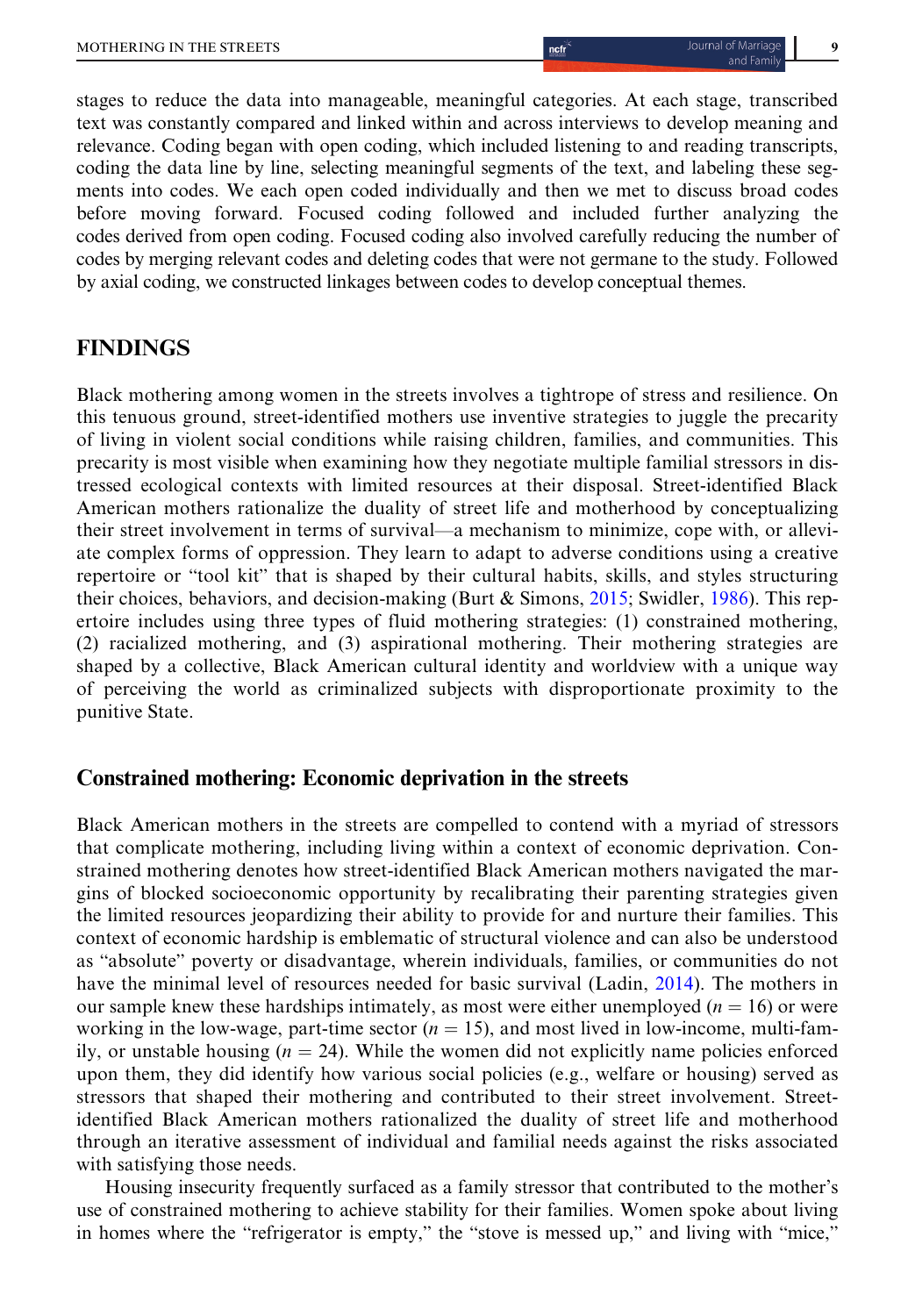"roaches," and other pests. Other women discussed crowded dynamics of "15 people" (Marshieka, 24) cramped into small apartments or street-identified youth who "might be sleeping on the floor, air mattress, or whatever" (Kayla, 28). Evelyn (42) admitted that much of these "blended" family dynamics exist because poor families simply "can't afford to live alone." And she's right—up until 2019, Delaware's minimum wage was \$8.75, meaning a renter needed to work "100 hours, or 2.5 full time jobs, to afford the Delaware Fair Market Rent of \$1,142 for a two-bedroom unit" (Housing Alliance Delaware, [2019](#page-19-0)). Evelyn (42) revealed her own struggles with finding affordable housing for her and her children: "I haven't slept in my own bed since 2006. I've been on people's couches ever since."

Some mothers countered these undesirable living arrangements by trying to "make their house a home" for their children. Dee (24) emphasized that, "I'm a mother and I have to make it home for my daughter. … You know, no matter where we are. We could… be in a box." Other mothers instilled structure or routine in their children's lives through curfews, family dinners, and adequate clothing. Natasha B. (47) argued that even during her drug addiction, "I did everything for my kids. I made sure they had something to eat. … Clothes, roof over their head, lights. … When I was using [drugs], I made sure they was in bed, and they didn't see none of that." Street life was seldom considered ideal or "good" behavior, but mothers who managed to balance both family life and their involvement in the streets were often granted a level of respect. According to Marquita (33), "if you involved in street life… it's not what you do, it's how you do it." As a feature of constrained mothering, part of this balance included shielding their children from the more violent or dangerous sides of street life, including their own involvement. Kayla (28) contended:

[Mothers] might still be in the streets and they're kids be at school and [the kids] don't know … what [their mom is] into. So, I wouldn't necessarily say because a woman is in the streets that she can't be a great mom at home. … Because that might be her only means of being able to provide, depending on her background.

The mothers' second-class positioning within a stratified labor market affected how they perceived their marginalized status and participation in crime (Crutchfield, [2014](#page-18-0)). Constrained mothering emerged as they saw involvement in illegal activity as a practical response to economic deprivation, given the lack of opportunity to attain livable wages within the labor market. Joy (37) explained how economic deprivation affects entire generations of families: "If you're raised in poverty, you don't have the income. … mom don't have money, family don't have money. So, you go to whatever you can do on the street… selling whatever you can sell just to make it." Basheera (46) likened the desperate confines of poverty experienced by lowincome Black Americans as "trapping an animal in a corner. Eventually, the animal gonna come out fighting, doing whatever it needs to do to get where it needs to be." Street life became a practical way to escape the vulnerability of concentrated disadvantage, and to provide basic needs for their families, even if stability was temporary or led to negative consequences for themselves or their children.

The practicability of street life was especially relevant if it meant providing food and sustenance for their children. On why Black women in the streets engaged in prostitution, Marshieka (24) rationalized that "maybe she doing it for her kids. … Maybe there is nobody that's helping her. … Ain't nobody prostituting for nothing. … Obviously, they providing for themselves or their kids." Kayla (28) echoed this sentiment and believed that some poor Black mothers commit crime to address material needs of "feed[ing] their kids." She said:

I feel like people engage in crime mainly for… survival needs. I think it starts there first with poverty. … A lot of people out here are struggling day-to-day to figure out how they're gonna feed their kids or figure out how bills is gonna get paid.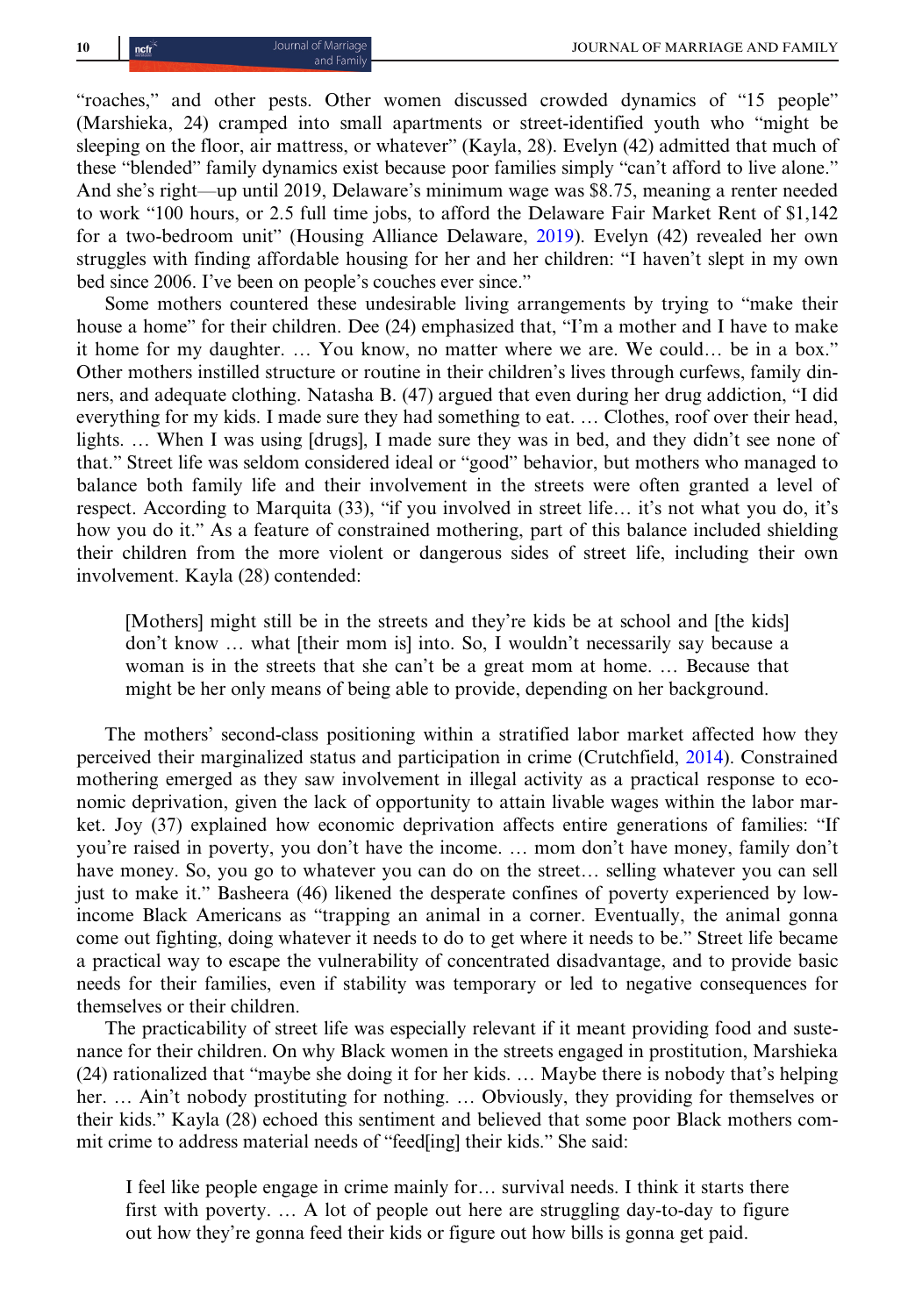Several street-identified mothers justified the use of constrained mothering to avoid literal or figurative hunger for themselves and their families. They demarcated their ability to "eat" or provide for themselves and their families as markers of survival. They grappled with the challenge of "do we eat or not eat" (Amanda, 29) or the literal fight to avoid hunger in bleak economic conditions, and often connected this fight to the viability of street life. Kimesha (22) made this connection seamlessly:

No, it's not that, it's 'I need to eat today.' If I don't get this money, if I don't sell this little ounce [drugs] in the next two days, for me, I'm not going to be able to eat. I'm not going to be able to pay the person that I'm staying with. … Backed up against the wall, you do what you got to do.

Kimesha (22) sold weed "just to have money in [her] pocket" after graduating and realizing that "nobody wanted to give [her] a chance." Now as a mother to a newborn, she struggles to limit her involvement in street life while simultaneously hoping to instill "problem-solving" strategies in her son's life: "Now that I got a little guy that I gotta teach how to be somebody's husband.…I think the biggest thing I want to teach my son is like…you've got to know how to problem solve." Kimesha (22) recognized the challenges that lie ahead for her son and the necessity of equipping her son with problem-solving skills.

The sting of poverty left many street-identified mothers feeling desperate at times, making difficult, real-time decisions within the confines of their realities: "we make decisions that may not always be the best decision, but to us, it's presented as the only decision" (Amanda, 29). These choices could undoubtedly expose their families to harm within the carceral system, but were often seen as "worth it" given the pervasiveness of violent structural conditions in their lives. Tosha H. (47) underscored that poverty will test the limits of human dignity and survival, reflecting on when she would steal to not only feed her drug addiction, but also to stave off actual hunger:

We gonna steal because we gotta eat. What you want us to do? They cut them food stamps, all they gonna cause is destruction in our neighborhood. 'Cause you cut my food stamps, I'm comin' to your house. … It's gonna be like The Purge in the fucking 'hood. … So, like we gotta eat. And we will do whatever we got to do to survive. We are survivors. We outwit. We outplay. And we outlast. Period. … That's what we do here.

Tosha H. (47) described how engaging in street life (i.e., theft or violence) can be a site of resilience—a way to achieve personal, social, and economic survival (Payne, [2008](#page-20-0), [2011](#page-20-0)). The demands of providing for their families in these constrained contexts, coupled with the capabilities available to the mothers, influenced their involvement in the streets to restore balance and survive—a function of their adaptation and adjustment.

Tosha H. (47) added that some enacted constrained mothering to navigate the margins of blocked opportunity by "flipping" welfare payments or food stamps, or by leveraging money or goods in hopes of increasing financial security. "Flipping" can include purchasing and selling drugs:

The \$200 for your child [welfare direct payment]? What we gonna do for a whole month with \$200? We gonna spend \$50 a week? Huh? … it's not gonna go down like that. We gonna … take \$150, go get this pack [drugs]. … \$200 [will] be a thousand [dollars], before the whole month is out.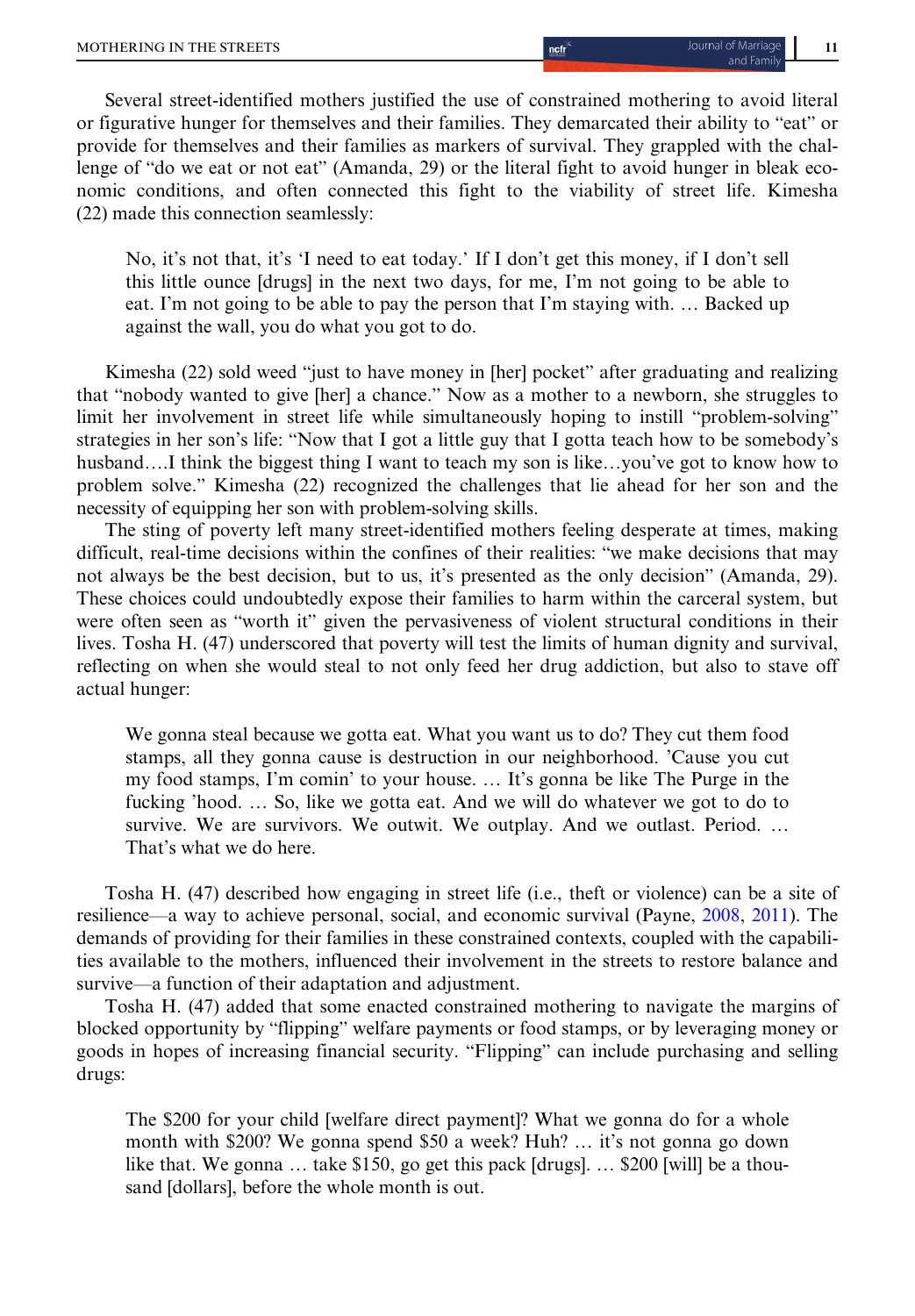Black mothers in the streets also utilized constrained mothering to circumnavigate the same welfare regulations that increased their vulnerability to economic deprivation. At the time of her interview, Donielle (24), was experiencing homelessness and lived in her car. She highlighted flaws in welfare benefits that still do not meet the needs of impoverished families. She explained how many poor women sell their food stamps for practical reasons:

Baby needs Pampers. … phone bill needs to be paid. … and you've got these corner stores out here and you can't buy hot food. So, some people really sell a couple dollars of a food stamp, just to go buy some hot food.

Donielle (24) further underscored how the State used a "use-it-or-lose-it system" and did not allow food stamps to accumulate or roll over:

I had the stamps and my freezer broke. So by this time next month. … they just gonna wipe them stamps out. … They're not gonna double it. … I have to go hurry and sell every last one [or] go in there and use every food stamp 'cause they don't roll over.

Constrained mothering demonstrates the adaptive and inventive strategies streetidentified Black American mothers used to provide for their families while concurrently managing an enduring context of economic deprivation. Their mothering practices were also shaped by an embodied carcerality (Friedman & Hitchens, [2021\)](#page-19-0) or the production of racialized, carceral subjects through reifying one's physical representation as synonymous with a deviant object. These situational and contextual constraints also shaped their coping behaviors. In the next section, we illuminate how racialized mothering is enacted in response to the criminalization of Black families, disproportionately through contact with an oppressive carceral apparatus.

### Racialized mothering: Criminalization in the streets

Racialized mothering refers to how street-identified Black American mothers reconciled their familial relationship to the carceral apparatus as criminalized subjects and their adaptation to the racial dynamics embedded in their interactions with the criminal legal system. Race and racism continued to be central organizing principles that not only shaped the life chances of these mothers, but also structured their parenting practices and decision-making. They were called on to raise grandchildren when drug addiction removed their daughters from the home, sent money on the books of their child's father in prison, and prayed for their sons who were shot while hanging on the block. Moreover, some of the mothers  $(n = 12)$  spent time in prison themselves, and half of the mothers ( $n = 19$ ) experienced periods of noncustodial parenting due to incarceration, drug addiction, or other forms of street life. These multiple, overlapping identities can be understood as the "afterlives of slavery" or the continued suffering through truncated quality of life that is unique to the experiences of Black American descendants of the Slave South (Sharpe, [2016](#page-20-0)). Street-identified Black American mothers shouldered the uneven burdens of care and emotional trauma as they not only felt the immense toll of mass incarceration when their loved ones were sentenced to prison, but also navigated their own involvement as criminalized subjects (Hitchens, [2020;](#page-19-0) Hitchens & Payne, [Forthcoming](#page-19-0)). Racialized mothering revealed their strategies to survive the stress of the carceral state and the everyday state-sanctioned violence pervasive in their communities, anchored by the intersections of race, ethnicity, class, and gender.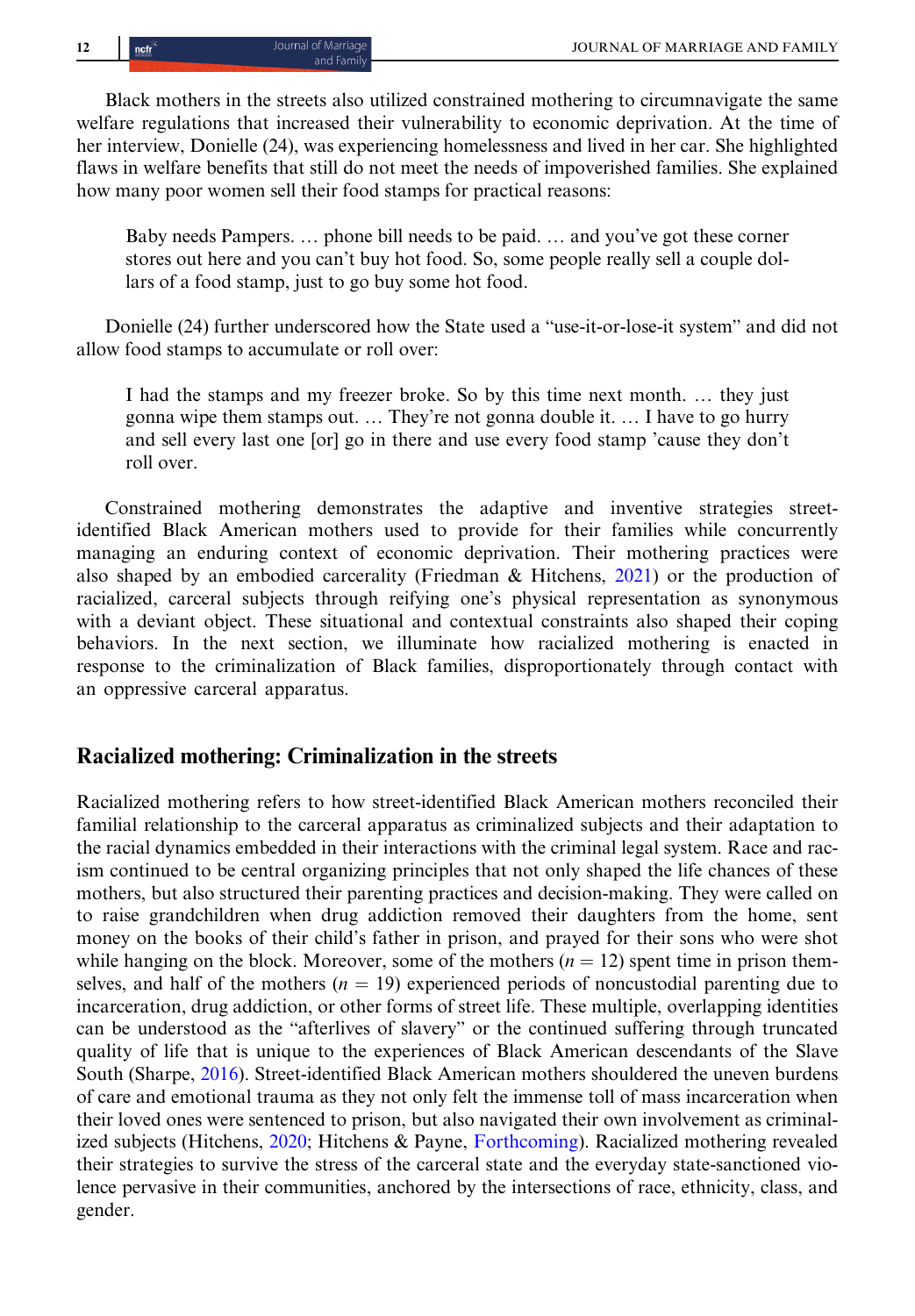Seventeen of the mothers spoke of their experiences with either mothering children while incarcerated, mothering children who were incarcerated, or mothering children entangled in the carceral apparatus as juveniles on probation or having frequent police contact. Marshieka (24) and Martai (32) were both incarcerated in Baylor Women's Correctional Institution (BWCI) in Delaware for assault and drug possession, respectively. BWCI is a small women's prison that houses both pretrial detainees and those serving sentences, and most serve less than 1-year sentences for nonviolent crimes (Delaware Department of Corrections, [2019](#page-18-0)). Both mothers illustrated the revolving door of incarceration among Black women from their neighborhoods. Marshieka (24) was incarcerated with her aunt who "[has been to jail] plenty of times. … we was in jail together, she got out, and she went right back in. She's in there now." Martai (32) said both her stints in BWCI resembled a "family reunion":

I was coming in and my sister was coming out. So, when my sister saw me, she was like, 'What are you doing here?' 'Selling drugs again.' So, then I was in there with cousins, like a family reunion. … Me and my family, the majority of us, was in there. … My sister did six months. … My cousin did three years. … My other sister, she didn't last that long, she got out. My oldest sister never been in jail.

The formerly incarcerated mothers interviewed acknowledged the ubiquity of the criminal legal system in their lives. Racialized mothering emerged as they sought to preserve their dignity through various actions, sometimes through garnering support and solidarity with other detained women and other times through acts of resistance (e.g., lashing out at prison guards). Their forms of adjustment and adaptation varied and were often shaped by the context, situation, and frequency of the challenges faced.

Entanglement within the carceral state apparatus also had a negative familial impact on many of the mothers. Lakeira (23) shared these difficulties:

A lot of the females, their kids was with family members, while there was other women whose kids was in the State. … I've seen it break a lot of women as well. I've been in the room with women who cried and [were] going through a DFS [Department of Family Services] situation, getting letters from DFS, like, 'your kids is with the State because of incarceration.' They would read a letter and just be like, 'damn, my kids is getting took from me,' and they'll break down crying.

As illuminated by Lakeira (23), mothering while incarcerated took a toll on many mothers who were separated from their children and given little to no control over their custody or placement.

In moments of vulnerability, formerly incarcerated mothers revealed how difficult it was to manage the lives of their children while "doing their time" in a system that felt cruel and unforgiving (Garcia-Hallett, [2019](#page-19-0)). Lisa H. (37) lamented that being sentenced for robbery was "hell … because [she] missed [her] babies." Lakeira (23) was forced to leave behind two young sons and remembered anxiously wondering about their well-being: "Do my kids really remember me? Because you know, kids, they start to forget after a while. How are my kids? Are they being treated good? Are they eating enough? Are they bathed?" Lakeira was forced to wonder about her children as she described the prison environment where "they had us locked in a room for some petty stuff," leaving her unable to call and talk to her children. When she tried other forms of communication, like sending letters, her letters were often never sent to her children, but rather read by prison guards and returned back to her due to what she had written to them. She said: "I used to be so over it. It's not somewhere anybody want to be. … I was being strong about it for a minute, but I actually got to a point where I had to physically fight somebody in there." Martai (32) actually gave birth to her son while in prison and remembered being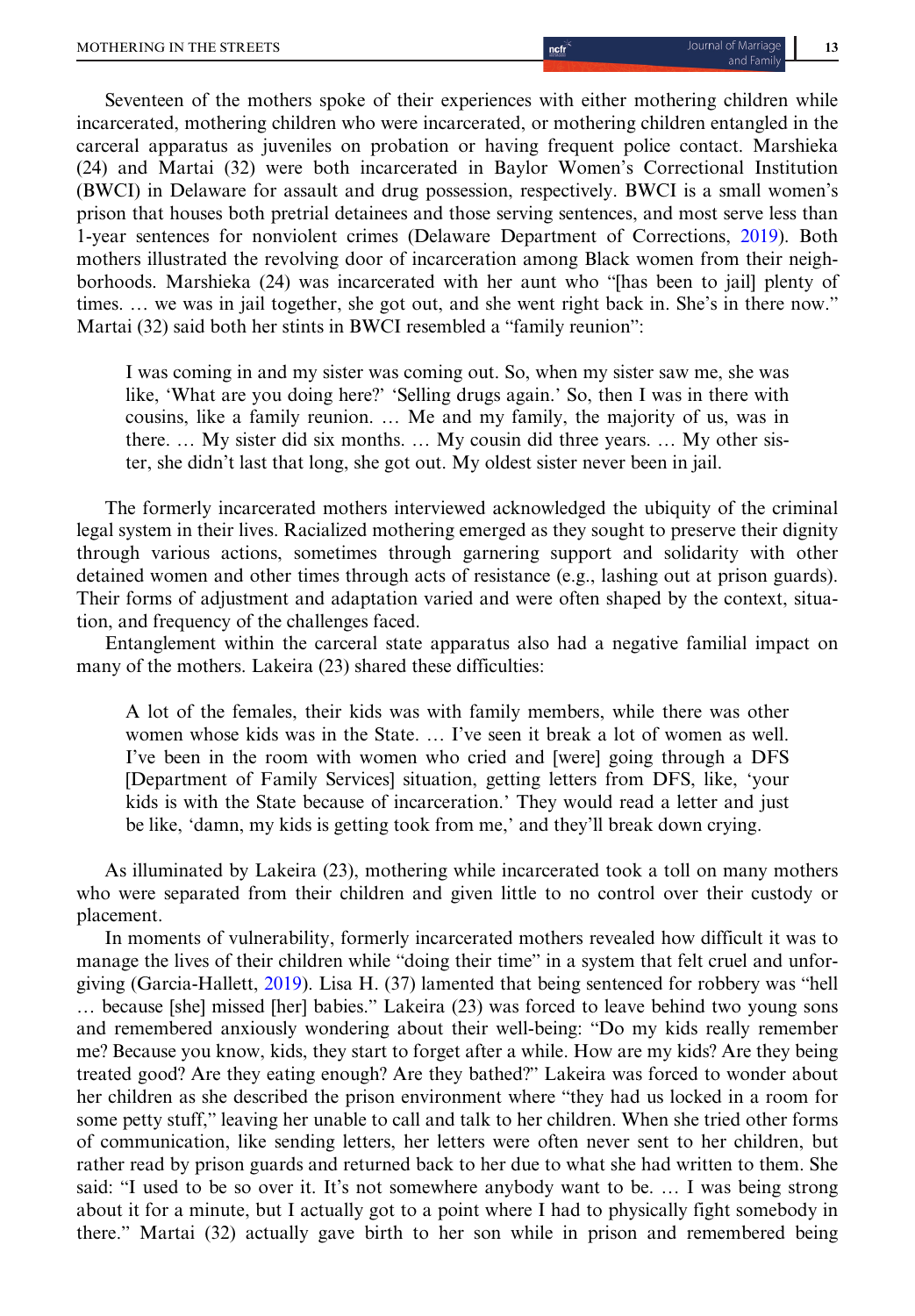shackled during labor, with a leering guard at her side. She said she will never forget the trauma of being forced to leave her newborn at the hospital and said she began to lash out aggressively in prison:

Leaving? That was hard. That's when I just started tripping out in Baylor's. So, I stayed on lock[down] a lot of time. … Just not caring about nothin' and just, where my mental was at, all I wanted was my son. And then when you having visits when [your kids] come see you, and they don't wanna leave you, you don't wanna leave them, you just start going crazy. Like, you don't care about nothin' or nobody. You bucking, you're not listening to the guards. … I don't give a fuck. Where am I going?

While some may view Martai's (32) behavior as "maladaptive," we understand her acts of resistance as rational responses to a challenging situation of leaving her newborn coupled with little to no control to alleviate the strain. This particular group of mothers relied on the coping strategies available to them within an environment of hyper-surveillance and control. For Martai (32), this meant expressing her frustration by "bucking" and not complying with the rules set forth by a racialized system that continually enacted harm on her familial unit.

The racialized, carceral experiences of mothers extend far beyond jails and prisons. Five mothers spoke explicitly about their experiences with parenting a child who was previously or currently incarcerated. As mothers grappled with their children's incarceration, their *double* consciousness or understanding of the racial realities of society reflected a continuous ebb and flow of hope and struggle. They struggled to manage not being able to protect their children from harm in and outside of prison, while also maintaining hope that upon returning home, their children could successfully navigate a world that often contributed to their harm. Although the women did not explicitly name the structural violence created by society's policies, laws, and norms, their descriptions elucidated how their children and families were negatively impacted. Atif (35) shared how she supported her incarcerated son:

I talk to him and I just hope. … The last time that he was home, he was trying to do right but it was too late. … Before when he was home, he graduated, [and] he was doing what he is supposed to do, it 'hit' [home], like there's no way he's coming back [to prison]. … I talk to him, he sound a whole lot different. Now he's talking about his future, before he wasn't talking about his future, 'cause he wasn't sure he had one.

Atif's (35) remarks reflected the complexity of parenting a Black child and grappling with how structural violence truncated their ability to dream and develop a future orientation. She worked to help her incarcerated son stay focused and positive while reckoning with her lack of control of the situation. In the next section, we consider the strategies that the mothers used to adjust their cognitive worldviews as a form of adaptation to stressors.

#### Aspirational mothering: Coping and survival in the streets

Aspirational mothering refers to the cognitive and emotional forms of survival street-identified Black American mothers employ to cope with acute and chronic stressors that threaten their families. Building from Yosso's ([2005\)](#page-20-0) identification of various forms of capital, namely, aspirational capital—or the ability to maintain hopes and dreams for the future, even in the face of real and perceived barriers—aspirational mothering is another strategy employed to counter, and/or restore balance under violent structural conditions. Aspirational mothering emerged as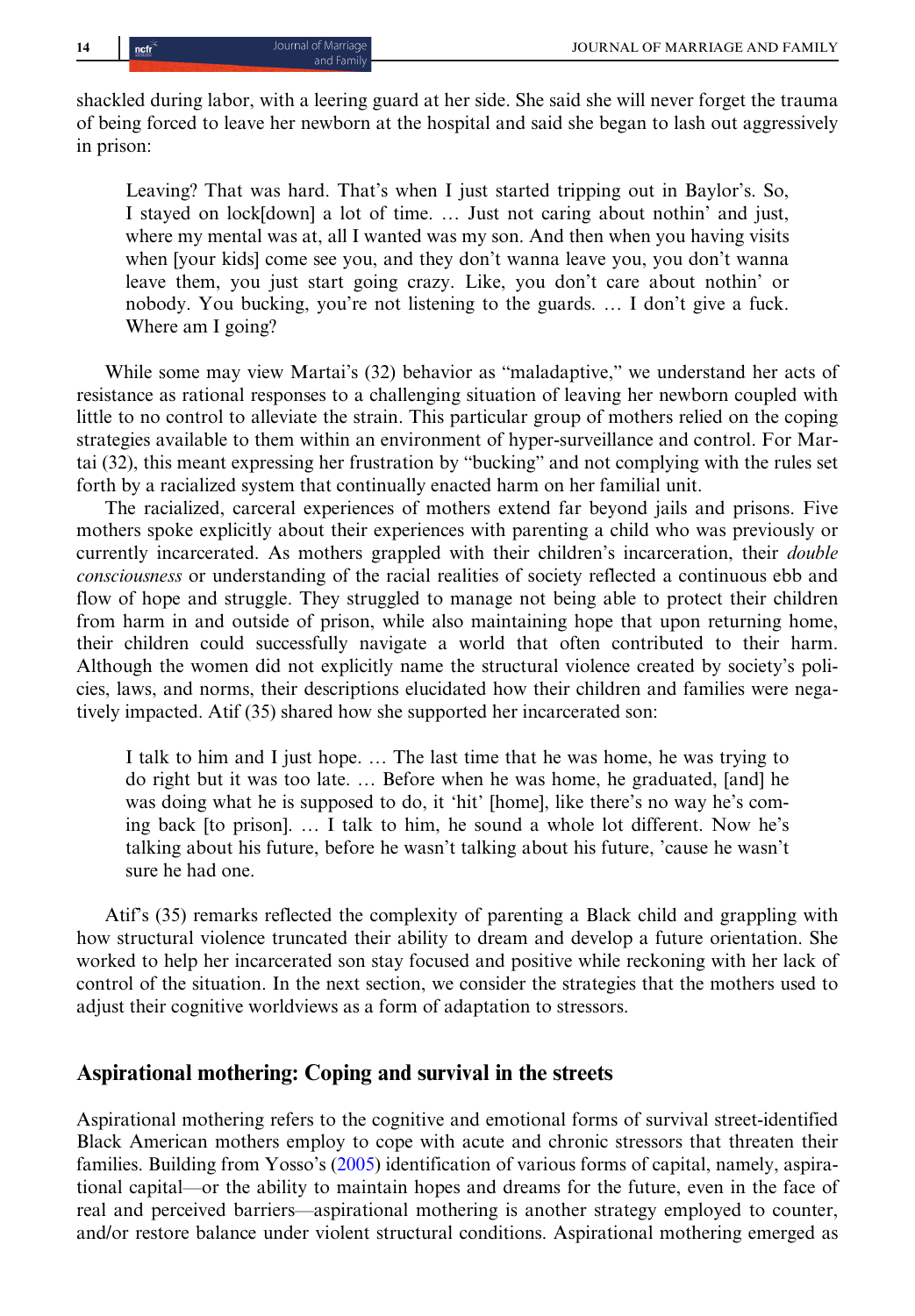these mothers made sense of their intersectional standing in society by altering their cognitive responses to stressors. They adjusted their mindsets and how they mentally and emotionally dealt with stressors by maintaining their hopes, dreams, optimisms, and aspirations to be selfreliant and independent for their children's well-being and safety. They transmitted their capabilities to their children by embodying strength not only as mothers, but also as Black women. We argue that Black mothering under the State is—in and of itself—a site of resilience that requires malleability against these pressures and structural conditions. Furthermore, while the characteristics of resilience enacted by the mothers overlap with the previous typologies described, we provide a distinct category here to outline the cognitive and mental shifts that mother's use, a practical adjustment they made as they sought to restore balance for their families.

Of significance is that all 39 mothers interviewed reported losing a loved one to homicide, reflective of the violence that has pervaded their lives and the subsequent emotional strain they are subject to. Street-identified Black American mothers exhibited tremendous strength, even when they did not actually feel mentally or physically strong, to keep fighting for their family's success. At the time of Basheera's (46) interview, it was less than 2 months after her 18-year-old son was murdered. She viewed the tragic and untimely loss of her youngest child and burying him as an ultimate expression of her strength and independence as a mother and Black woman:

To me, I have to be a strong Black woman, for me and my family. 'Cause I'm the one that buried my children. So, I have to take care of them, no matter if the dad is there or not. I'm the one that's head of household.

This form of loss amplified the mother's perceptions of significant crises as they managed to survive traumatic life events while continuing to care for their families.

When experiencing a crisis, many street-identified mothers engaged in mental or cognitive shifts to adjust to these difficulties. Audrey (43) called these shifts her ability to "keep her head above water" in her efforts to provide for her children. These shifts demonstrated how the mothers adjusted their mindsets and mentally and emotionally dealt with crises and stressors. Jasmine (27) suffered from drug addiction, and after losing custody of her toddler, lived in a homeless shelter. Despite being unemployed and housing insecure, she still expressed optimism and contentment:

I'm all right. I am 100% okay. I'm not okay with the state of my life right now, but I know it will get better. It's not forever. I live in a homeless shelter. I'm away from my child. Life is not great. I'm still smiling. I'm alright. All my needs are met. I've got a roof over my head. I've got food in my belly.

Jaynelle (31) admitted that she "fe[lt] down" after putting in her 2 weeks' notice for her cashier's job at Dunkin' Donuts. She exclaimed how she "love[s] working," but could no longer endure the racism that she was experiencing in this position. With limited jobs available for her with a criminal record and limited education, she wrestled with going back to stripping to provide for her family. However, she remained hopeful that she could find legal employment, declaring "I went from rock bottom and now I'm going up." We interpreted these shifts as how the mothers adjusted their worldview of their circumstances (crisis) and crafted the mental fortitude needed to survive.

This mental fortitude also encompassed how Black mothers in the streets reclaimed their dignity and independence often lost in the stigma of poverty. Many of the women personified great pride in "doing it for themselves" or "being a strong Black woman" and not "relying on men" to provide for themselves or their children. Donielle (24) had recently lost her job at Day's Inn, but refused to depend on her child's father for income: "What's gonna happen [if] dude gets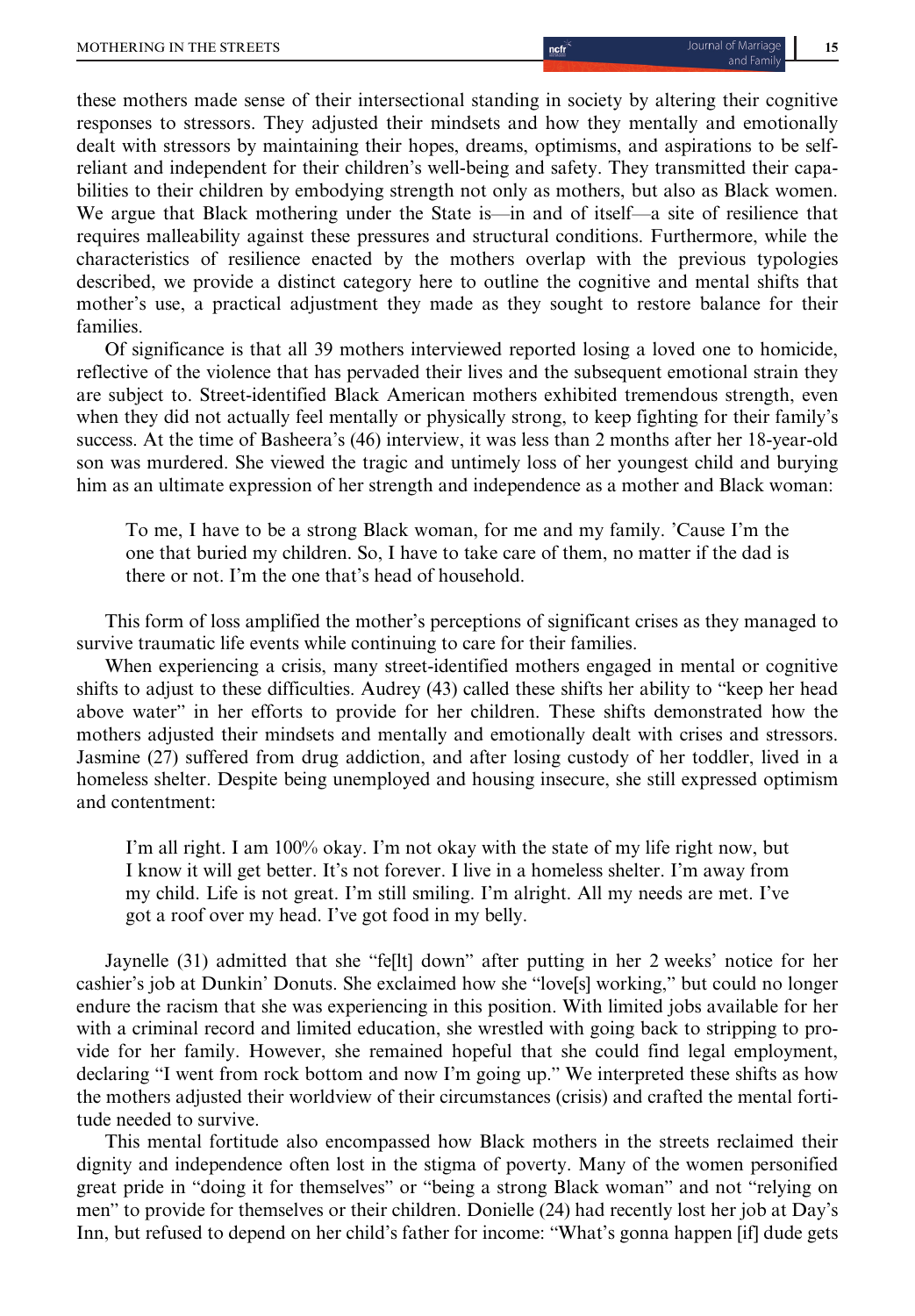locked up? What am I gonna do to have to pay bills now?. ... that's why ... I like to go get my own with it." Marquita (33) tied being a Black woman to her ability to be independent and support her family:

I think a Black woman… we are more nurturers. … We are supposed to be there for our children, our men or whoever. … I think that's what being a Black woman means. Like providing for your children, providing for yourself. Being uplifting, being independent. Independency goes a long way. Regardless, if you're in the streets or not.

Street-identified Black mothers embodied independence through self-sufficiency to stem the tide of structural violence which often removed their men from the homes and left them unemployed or trapped in low-wage work. Their understanding or perceptions of various crises served as the adaptation needed to survive and restore familial balance.

Women also engaged in aspirational mothering by "making a way out of no way," and making decisions that stretched themselves in the low-wage labor market to provide for their families and to keep them safe, even when that meant juggling long hours, multiple jobs, and time away from their children. Rather than living in subsidized housing, Mahogany (32) worked full time and paid market rate rent to keep her children "out of harm's way" or out of disinvested, often violent neighborhoods. Mahogany described how she was aware of the incomebased housing resources available to her, but how she mentally weighed the costs of moving to Riverside (public housing project) or staying and paying full rent to maintain her children's safety:

I mean, it's the balance of moving to Riverside and dealing with all that is going on over there, the shootings and the drug dealing and all that, or staying somewhere and paying full rent, but to know every day that my child is safer here than we probably would be there.

Netta (30) came to her interview after being awake for over 24 hours. She worked the overnight shift at a warehouse so that she was present for her kids every morning before they left for school, and she also attended classes to become a medical assistant. She described her hectic daily life:

My shift is usually 9pm to 6am. … I might go in at 6, 7[pm], so I can get the overtime by the end of the week. … so when I get off at 6 in the morning, I linger around the job. … I get my first group of kids out. My oldest two gotta be out by 7:30am. The next group don't have to be out til 8[am]. Once I do that, I shower between that, get the other group ready, and we leave out the door. I drop them off, and I go to class. … I get out of class at 2:30pm, I might take a quick nap and then cook dinner. By the time dinner get done, I go pick them up. Sometimes I make their plate first. … Then I'm back out the door to go to work.

Even with the various stressors placed upon street-identified Black American mothers, they strived to maintain both strength and optimism and passed these capabilities to their children. As mothers, they wanted to show their children that, even while living in violent structural conditions, they still maintained hope for a better future, would be there to take care of them, and remained hopeful that they could teach their children to still "enjoy life." Lisa H. (37) stated: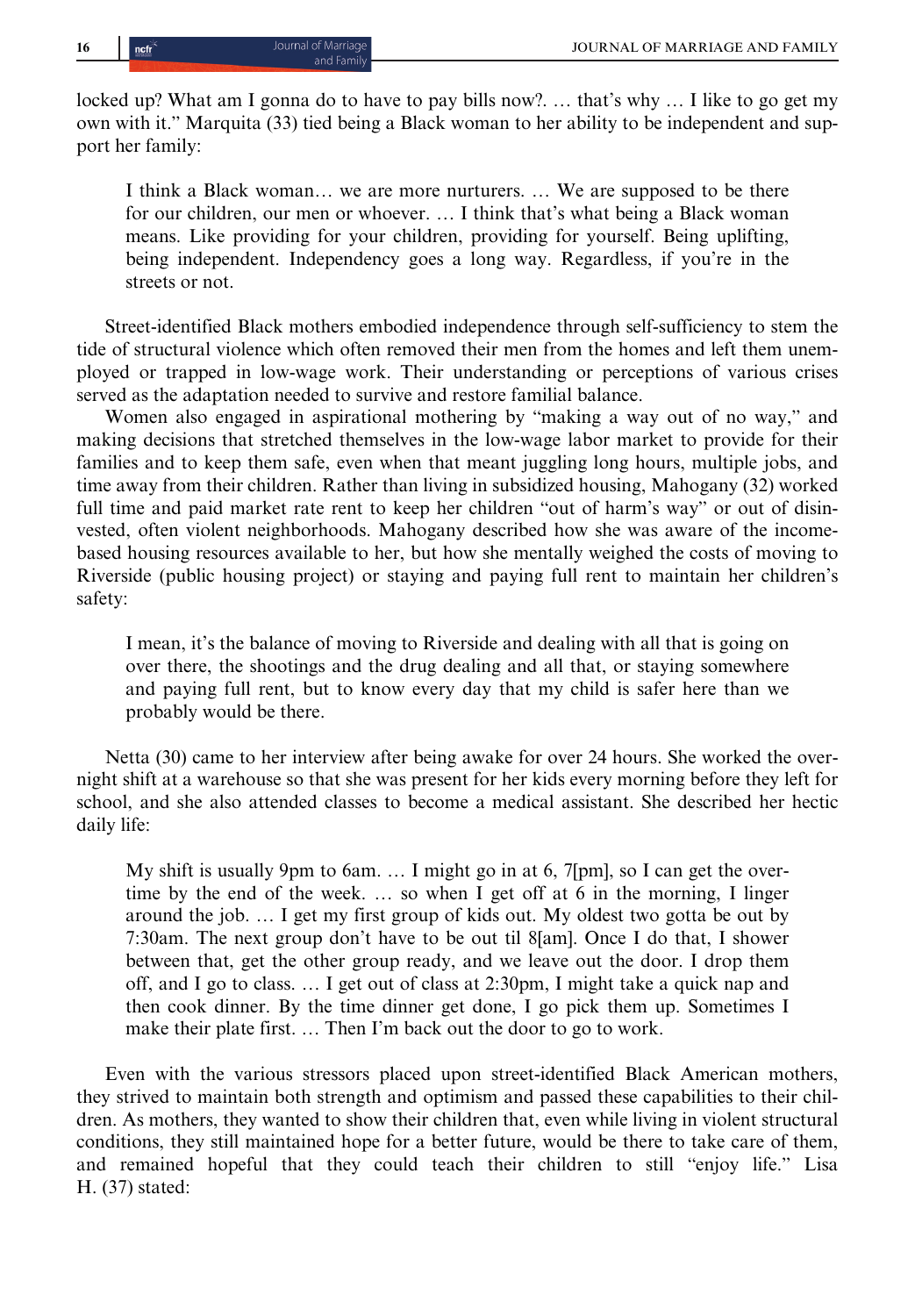I just try to set a good example for my children and show them strength, and to not give up. … That I'm not gonna give up and I'm going to continue to be a good mother to them and take care of them, to make sure they have the things they need, and some of their wants. … To try to help them to enjoy life. … Even though things are not always good, you know, still have fun.

Aspirational mothering demonstrates the mental and emotional coping strategies streetidentified Black American mothers used to maintain their hopes, dreams, and optimism as well as their aspirations to be self-reliant and independent while managing barriers. Their mothering practices were not only in response to the family struggles they endured, but also encompassed the structural conditions (e.g., low-wage work and lack of affordable housing) that consistently influenced and shaped their capacity to address family demands. Few women "folded" or gave up on their families, even during the most challenging times in their lives. Instead, these mothers scraped by to survive during difficult times, crafting creative coping strategies to tend to the lives and limbs of their children and families.

# DISCUSSION

This paper contributes to existing literature by advancing three typologies that street-identified Black American mothers utilize—constrained mothering, racialized mothering, and aspirational mothering—as a creative repertoire to adapt to pervasive and violent structural conditions. These parenting strategies were cultivated within the confines of their realities (i.e., meanings, demands, and capabilities), as these mothers work to achieve personal and familial balance (i.e., adjustment and adaptation) despite these strained conditions. Their decisions were informed by their individual, familial, and community identities and worldviews. Our specific focus on Black American women who are descendants of the Slave South allowed us to center their racialized, gendered, and sociocultural lived experience. These women have a distinct relationship with the State and constantly traverse multiple forms of structural oppression, engaging in mothering practices despite the barriers faced.

While much of the criminological and familial research on Black mothers has focused on incarcerated and formerly incarcerated women, we expanded these samples by examining Black American mothers with various proximity to the criminal legal system. Most of the mothers we interviewed were never incarcerated  $(n = 27)$ , but all had some involvement in the streets and experienced shifting interactions with state agents. As such, they were each rendered "criminals" by governing bodies and institutions, given their marginalized identities. This marginalization shaped their parenting practices and decision-making, including how they reconciled and/or worked to accommodate the duality of motherhood with street life. CRF and SOR theories provided the necessary underpinnings to expand the parameters of the FAAR Model by contextualizing this duality.

Our work illuminates the complex SOR embodied by mothers who access available capabilities such as physical aggression or mental toughness to survive in oppressive conditions, particularly when those conditions are considered unjust or high in magnitude (Agnew, [2007\)](#page-18-0). It is through these frameworks that we complicate traditional understandings of families at the margins and unravel how street-identified Black American mothers navigate the precarity of living in violent social conditions, seeking to achieve balance while raising and caring for children and families. The typologies described are generated as part of the mother's street identity and should not be understood as poor adaptive responses. Constrained, racialized, and aspirational mothering are strategies that support the mothers' capacities in balancing the continual demands imposed upon them by society. Moreover, the process street-identified Black mothers engage in was nonlinear. In other words, their adjustment and adaptation were a constant ebb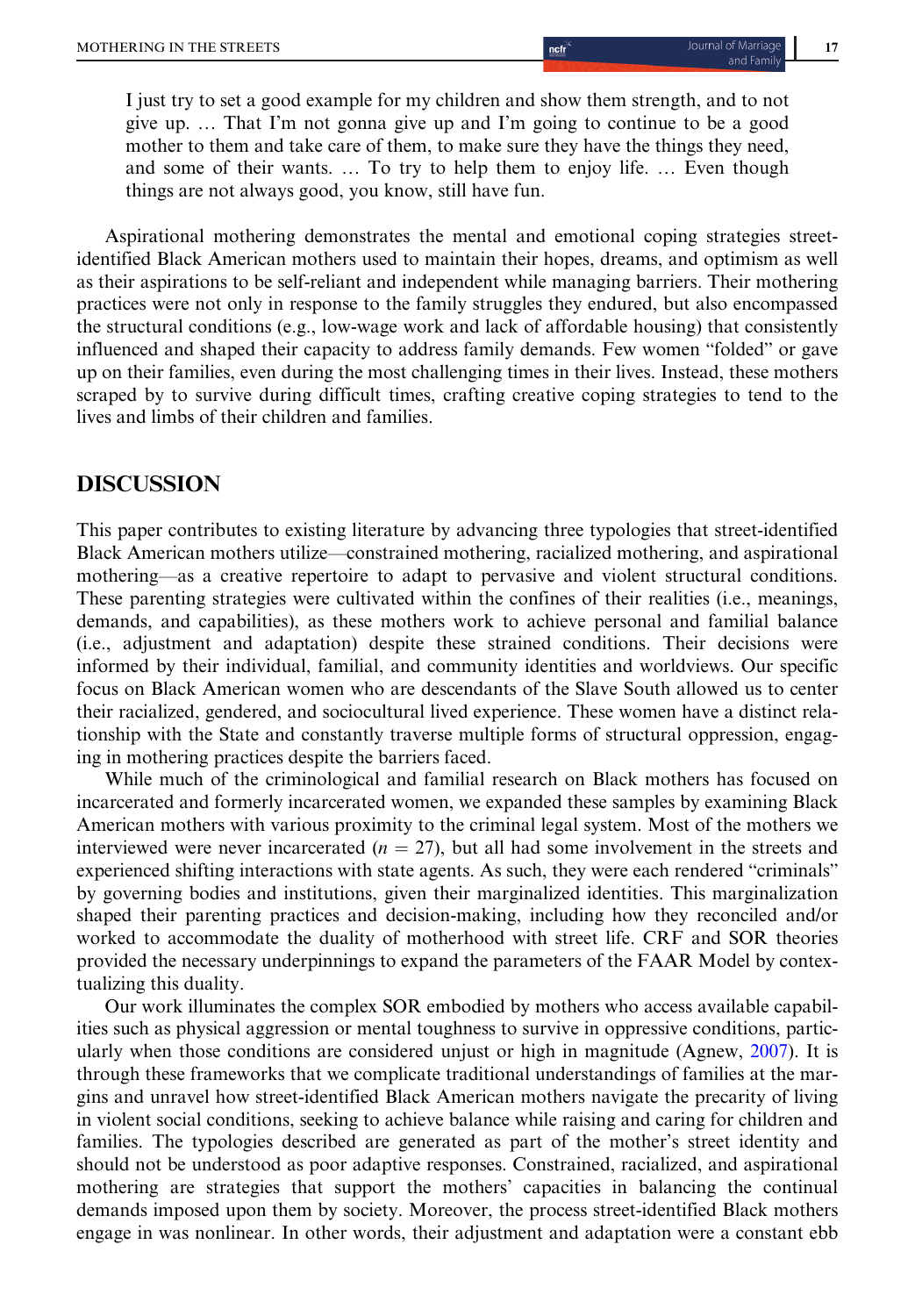and flow of balancing demands and capabilities, shaping how they cope with adverse sociostructural conditions. Their street identity served as the anchor or common thread within each typology as they strived to meet the demands placed upon them.

The FAAR Model illuminated the daily hassles of navigating multiple stressors and challenges that affect families. CRF highlighted the racialized assumptions embedded in policies, specifically policies about Black "welfare queens" who abuse the system or buy "steak and lobster" with their food stamps rather than food to "stretch" for their children (Landsbaum, [2016](#page-19-0)). These rigid policies aid in keeping the mothers dependent on welfare assistance while also criminalizing their behaviors within that system—a system that is inherently racialized. The less popular truth is that many Black mothers in the streets use strategies (i.e., constrained and racialized mothering) as mechanisms to scrape by in a system not designed to meet their basic needs. Rightly or wrongly, the \$1000 profit gained from illegally "flipping" welfare payments, for example, provides little financial security for these mothers. They grapple with this ongoing uncertainty, stretching themselves to the limits to provide for themselves and their families. The incorporation of SOR alongside FAAR and CRF acknowledges that Black mother's street identity serves as an adaptive mechanism of continuous adjustment in their efforts to restore balance in their lives and those of their families. When applied together, these models allowed for a more comprehensive examination of the processes by which street-identified Black mothers seek to restore familial balance.

This study also has implications for how we theorize about the impact of surveillance and criminalization on Black mothering. As discussed by the mothers, too many women face the threat of not only incarceration, but also the fracturing of mother–child bonds. Roberts ([2020\)](#page-20-0) recognized that child removal from "protective" agencies (such as DFS) are an "integral part of the U.S. carceral regime" (p. 3). Removal often involved perceived neglect stemming from poverty, with punitive solutions that rarely addressed the structural causes of the problems Black families face (Gurusami, [2019](#page-19-0)). In overpoliced communities like Wilmington, lowincome Black mothers often contend with "nonnormative" events (Patterson, [1988](#page-20-0)) of violence and their children being incarcerated (Jones, [2014](#page-19-0)). While mothers tried to keep their children away from harm, they had to adjust and adapt by making sense of the "unexplainable" (Patterson, [2002\)](#page-20-0). Street-identified Black American mothers employed racialized mothering as a strategy to adjust to the racial dynamics embedded in their interactions with the carceral apparatus. Their use of racialized mothering demonstrates the labor needed to navigate motherhood as criminalized subjects. Black mothers in the streets also sought to restore the balance of their family demands by adjusting their perspective and outlook. Their use of aspirational mothering allowed them to hold a future orientation and hope for their children's reentry, while highlighting their sense-making of the social forces their children must negotiate upon their return from prison.

Future scholarship might consider how to reframe dominant narratives of street-identified Black American mothers and integrate frameworks that illustrate their strengths and mechanisms of resilience. Family theories such as the FAAR Model can be expanded to contextualize the racial, ethnic, sociocultural, and gendered experiences and worldviews of this population. Family scientists must not underestimate the power of racialized and gendered systems that sustain poor, inequitable, and violent socio-structural conditions that continually harm Black mothers and their families. Furthermore, we must continue to complicate narratives of the "strong Black woman" archetype (Beauboeuf-Lafontant, [2009\)](#page-18-0). Just because women are able to demonstrate resilience in the face of extreme adversity does not mean it is a just burden. To quell the intersectional forms of violence perpetrated against Black mothers, structural interventions are needed, including fair housing wages, creating a child welfare system that does not function as an apparatus of the carceral state, and programs and policies that center the voices and experiential knowledge of street-identified Black American mothers. Each of these interventions can alleviate the stressors that shape gendered and racialized pathways into street life for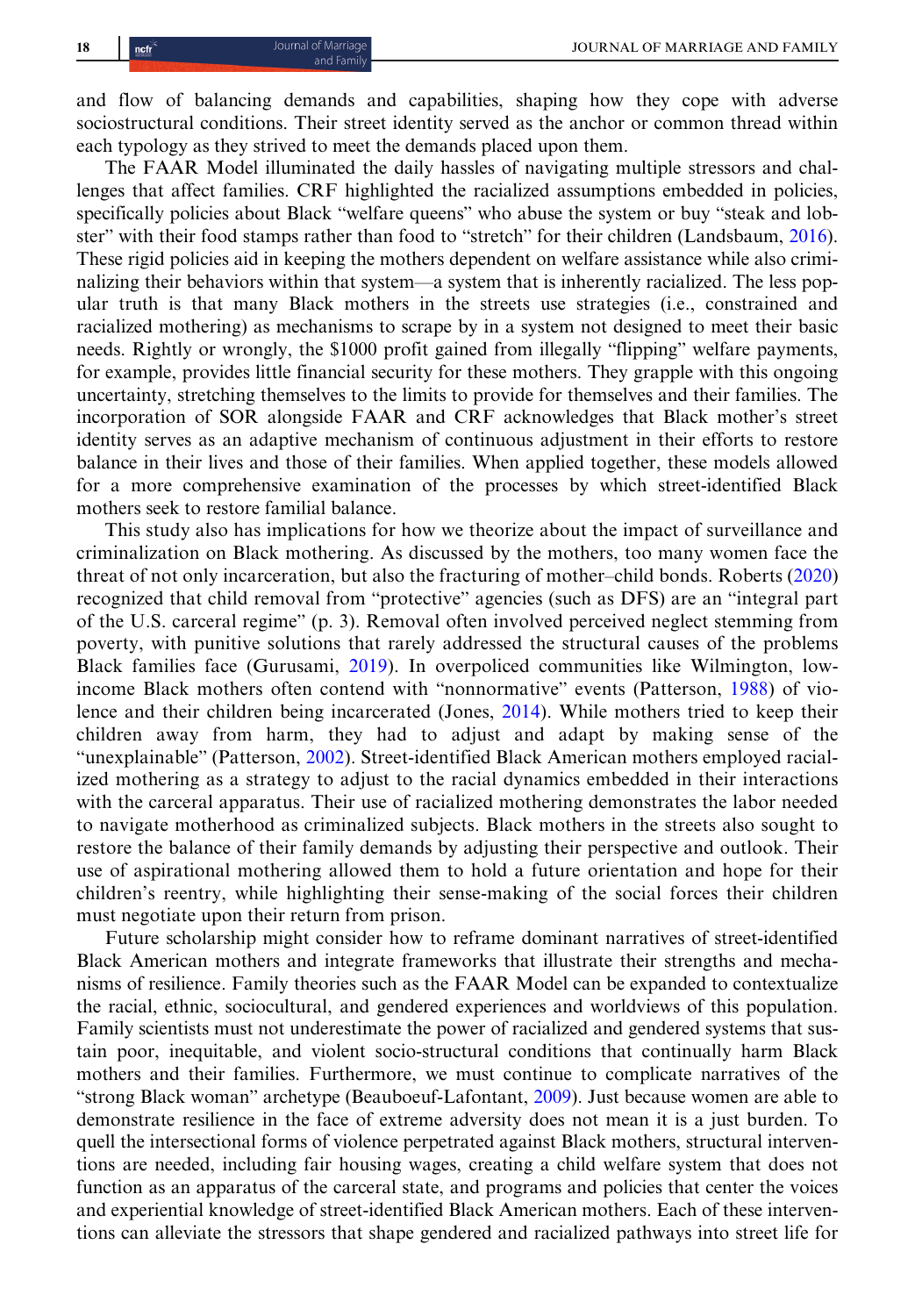<span id="page-18-0"></span>Black American mothers while enhancing their efforts to restore balance and provide for their families.

#### ACKNOWLEDGMENTS

We received funding from the National Institutes of Health via the Department of Medicine at Christiana Care Hospital in Newark, Delaware. The Principal Investigators were Dr. Yasser A. Payne at the University of Delaware and Dr. LeRoi Hicks at Christiana Care Hospital.

### CONFLICT OF INTEREST

We have no known conflict of interest to disclose.

#### ORCID

Brooklynn K. Hitchens  $\blacksquare$  <https://orcid.org/0000-0002-1235-2703> Ann M. Aviles  $\blacksquare$  <https://orcid.org/0000-0002-0032-9848> Kathleen McCallops <https://orcid.org/0000-0001-6307-4363>

#### **REFERENCES**

Agnew, R. (2007). Pressured into crime: An overview of general strain theory. Roxbury Publishing Company.

- Bailey, M., & Trudy. (2018). On misogynoir: Citation, erasure, and plagiarism. Feminist Media Studies, 18(4), 762–768. <https://doi.org/10.1080/14680777.2018.1447395>
- Banyard, V. L., & Graham-Bermann, S. A. (1993). Can women cope?: A gender analysis of theories of coping with stress. Psychology of Women Quarterly, 17(3), 303–318. <https://doi.org/10.1111/j.1471-6402.1993.tb00489>
- Baum, F., MacDougall, C., & Smith, D. (2006). Participatory action research. Journal of Epidemiology & Community Health, 60(10), 854–857. <https://doi.org/10.1136/jech.2004.028662>
- Beauboeuf-Lafontant, T. (2009). Behind the mask of the strong black woman: Voice and the embodiment of a costly performance. Temple University Press.
- Brown-Baatjies, O., Fouché, P., & Greeff, A. (2008). The development and relevance of the resiliency model of family stress, adjustment and adaptation. Acta Academica, 40(1), 7–126.
- Burt, C. H., & Simons, R. L. (2015). Interpersonal racial discrimination, ethnic-racial socialization, and offending: Risk and resilience among African American females. Justice Quarterly, 32(3), 532–570. [https://doi.org/10.1080/](https://doi.org/10.1080/07418825.2013.781205) [07418825.2013.781205](https://doi.org/10.1080/07418825.2013.781205)
- Burton, L. M., Bonilla-Silva, E., Ray, V., Buckelew, R., & Hordge Freeman, E. (2010). Critical race theories, colorism, and the decade's research on families of color. Journal of Marriage and Family, 72(3), 440–459. [https://doi.org/10.](https://doi.org/10.1111/j.1741-3737.2010.00712.x) [1111/j.1741-3737.2010.00712.x](https://doi.org/10.1111/j.1741-3737.2010.00712.x)
- Charmaz, K. (2011). Grounded theory methods in social justice research. In N. K. Denzin & Y. S. Lincoln (Eds.), The SAGE handbook of qualitative research (4th ed., pp. 359–380). SAGE.
- Collins, P. H. (1986). Learning from the outsider within: The sociological significance of Black feminist thought. Social Problems, 33(6), S14–S32. <https://doi.org/10.2307/800672>
- Collins, P. H. (1990). Black feminist thought: Knowledge, consciousness, and the politics of empowerment. Harper Collins Academic.
- Collins, P. H. (1994). Shifting the center: Race, class, and feminist theorizing about motherhood. In E. N. Glenn, G. Chang, & L. Forcey (Eds.), Mothering (pp. 45–65). Routledge.
- Crenshaw, K. W. (1991). Mapping the margins: Intersectionality, identity politics, and violence against women of color. Stanford Law Review, 43, 1241–1300.
- Crutchfield, R. D. (2014). Get a job: Labor markets, economic opportunity, and crime. New York University Press.
- De Reus, L. A., Few, A. L., & Blume, L. B. (2005). Multicultural and critical race feminisms: Theorizing families in the third wave. In I. V. Bengtson, A. Acock, K. Allen, P. Dilworth-Anderson, & D. Klein (Eds.), Sourcebook of family theory and research (pp. 447–468). SAGE. <https://doi.org/10.4135/9781412990172.n18>
- Delaware Department of Corrections. (2019). Annual report. [https://doc.delaware.gov/assets/documents/annual\\_report/](https://doc.delaware.gov/assets/documents/annual_report/DOC_2019AnnualReport.pdf) [DOC\\_2019AnnualReport.pdf](https://doc.delaware.gov/assets/documents/annual_report/DOC_2019AnnualReport.pdf)

Dow, D. M. (2019). Mothering while Black: Boundaries and burdens of middle-class parenthood. University of California Press.

Elliott, S., & Reid, M. (2019). Low-income Black mothers parenting adolescents in the mass incarceration era: The long reach of criminalization. American Sociological Review, 84(2), 197–219. <https://doi.org/10.1177/0003122419833386>

- Evans-Winters, V. E., & Esposito, J. (2010). Other people's daughters: Critical race feminism and Black girls' education. Educational Foundations, 24, 11–24. [https://eric.ed.gov/?id](https://eric.ed.gov/?id=EJ885912)=EJ885912
- FBI Uniform Crime Reporting Program. (2009–2018). National Incident-Based Reporting System (NIBRS) details reported in Delaware. <https://crime-data-explorer.fr.cloud.gov>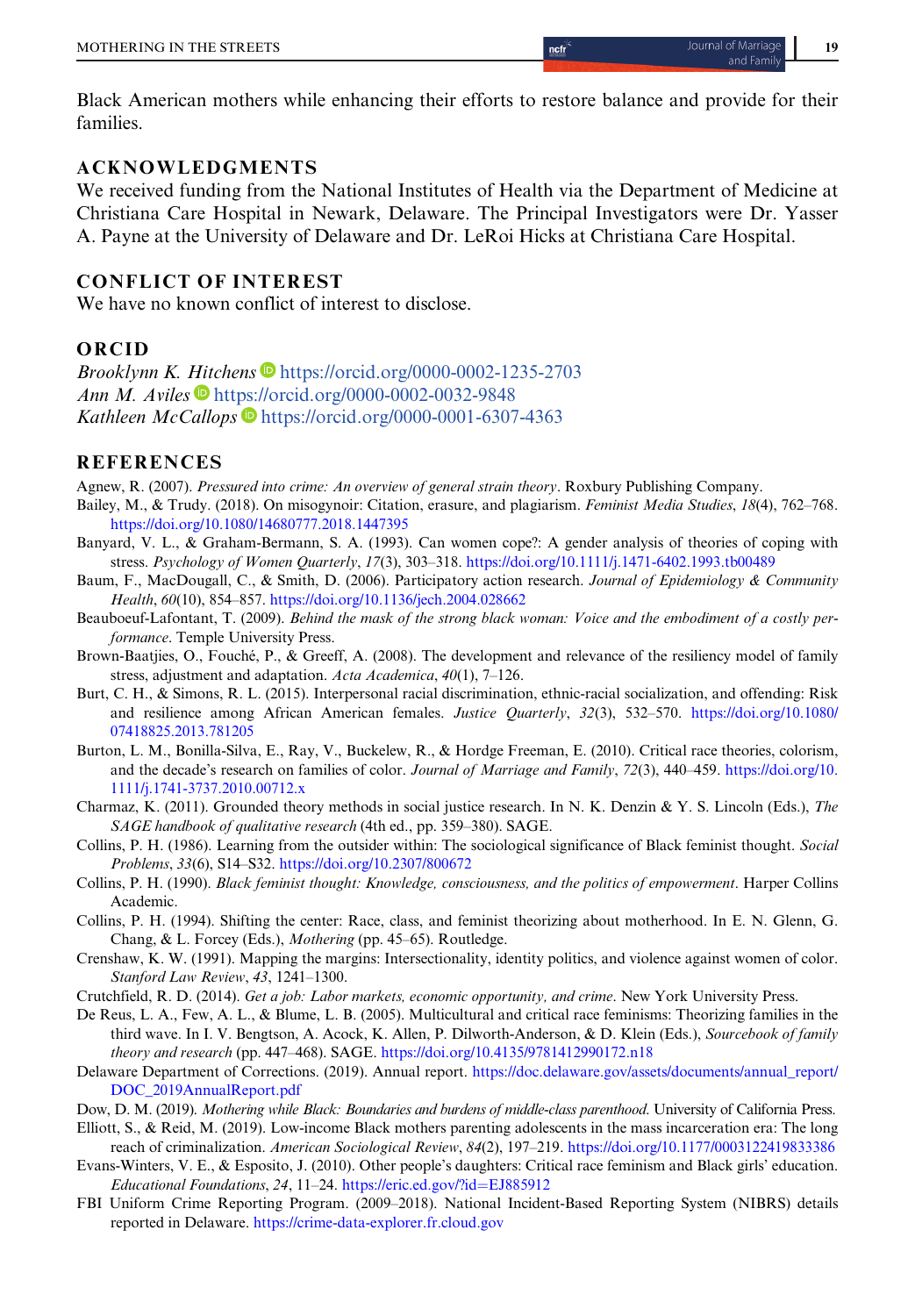- <span id="page-19-0"></span>Few, A. L. (2007). Integrating Black consciousness and critical race feminism into family studies research. Journal of Family Issues, 28(4), 452–473. <https://doi.org/10.1177/0192513X06297330>
- Fishman, L. T. (1995). The vice queens: An ethnographic study of Black female gang behavior. In M. W. Klein, C. L. Maxson, & J. Miller (Eds.), *The modern gang reader* (pp. 83–92). Roxbury Publishing Company.
- Friedman, B., & Hitchens, B. K. (2021). Theorizing embodied carcerality: A Black feminist sociology of punishment. In Z. Luna & W. N. Laster Pirtle (Eds.), *Black feminist sociology* (pp. 267–276). Routledge.
- Galtung, J. (1969). Violence, peace, and peace research. Journal of Peace Research, 6(3), 167-191. [https://doi.org/10.](https://doi.org/10.1177/002234336900600301) [1177/002234336900600301](https://doi.org/10.1177/002234336900600301)
- Garcia-Hallett, J. (2019). "We're being released to a jungle": The state of prisoner reentry and the resilience of women of color. The Prison Journal, 99(4), 459–483. <https://doi.org/10.1177/0032885519852089>
- Gaston, S., & Doherty, E. E. (2018). Why don't more Black Americans offend? Testing a theory of African American offending's ethnic-racial socialization hypothesis. Race and Justice, 8(4), 366–395. [https://doi.org/10.1177/](https://doi.org/10.1177/2153368716688740) [2153368716688740](https://doi.org/10.1177/2153368716688740)
- Giffords Law Center. (2018). The economic cost of gun violence in Delaware. <https://lawcenter.giffords.org/DE>
- Gilligan, J. (1996). Violence: Our deadly epidemic and its causes. Diane Publishing Co.
- Gilman, M. E. (2014). The return of the welfare queen. Journal of Gender, Social Policy and the Law, 22(2), 247–279.
- Gurusami, S. (2017). Working for redemption: Formerly incarcerated black women and punishment in the labor market. Gender & Society, 31(4), 433–456. <https://doi.org/10.1177/0891243217716114>
- Gurusami, S. (2019). Motherwork under the state: The maternal labor of formerly incarcerated Black women. Social Problems, 66(1), 128–143. <https://doi.org/10.1093/socpro/spx045>
- Hannays-King, C., Bailey, A., & Akhtar, M. (2015). Social support and Black mothers' bereavement experience of losing a child to gun homicide. Bereavement Care, 34(1), 10–16. <https://doi.org/10.1080/02682621.2015.1028199>
- Harris, A. P. (1990). Race and essentialism in feminist legal theory. Stanford Law Review, 42(3), 581–616. [https://doi.](https://doi.org/10.2307/1228886) [org/10.2307/1228886](https://doi.org/10.2307/1228886)
- Heckathorn, D. D. (1997). Respondent-driven sampling: A new approach to the study of hidden populations. Social Problems, 44(2), 174–199. <https://doi.org/10.2307/3096941>
- Hitchens, B. K. (2020). Stress and street life: Black women, urban inequality, and coping in a small violent city [Doctoral dissertation, Rutgers, The State University of New Jersey].
- Hitchens, B. K., & Payne, Y. A. (2017). "Brenda's Got a Baby": Black single motherhood and street life as a site of resilience in Wilmington, Delaware. Journal of Black Psychology, 43(1), 50-76. [https://doi.org/10.1177/](https://doi.org/10.1177/0095798415619260) [0095798415619260](https://doi.org/10.1177/0095798415619260)
- Hitchens, B. K., & Payne, Y. A. (in press). Revisiting Brenda's got a baby: Black motherhood, families, and structural violence in the streets. In H. Jackson-Lowman (Ed.), Afrikan American women: Living at the crossroads of race, gender, class, and culture (2nd ed.). Cognella Academic Publishing.
- Housing Alliance Delaware. (2019). The state of housing in the first state. [https://www.housingalliancede.org/housing](https://www.housingalliancede.org/housing-alliance-publications)[alliance-publications](https://www.housingalliancede.org/housing-alliance-publications)
- Hunt, G., & Joe-Laidler, K. (2001). Situations of violence in the lives of girl gang members. Health Care for Women International, 22(4), 363–384. <https://doi.org/10.1080/07399330117165>
- Isom Scott, D. A. (2018). Disentangling the impact of female victimization across racial and ethnic lines. Victims & Offenders, 13(5), 711–737. <https://doi.org/10.1080/15564886.2018.1468369>
- Jenkins, E. J. (2002). Black women and community violence: Trauma, grief, and coping. Women & Therapy, 25(3–4), 29–44. [https://doi.org/10.1300/J015v25n03\\_03](https://doi.org/10.1300/J015v25n03_03)
- Jones, A. (2014, December 9). Murder town USA (aka Wilmington, Delaware). Newsweek. [https://www.newsweek.com/](https://www.newsweek.com/2014/12/19/wilmington-delaware-murder-crime-290232.html) [2014/12/19/wilmington-delaware-murder-crime-290232.html](https://www.newsweek.com/2014/12/19/wilmington-delaware-murder-crime-290232.html)
- Jones, N. (2010). Between good and ghetto: African American girls and inner-city violence. Rutgers University Press.
- Kivisto, A. J., Mills, S., & Elwood, L. S. (2021). Racial disparities in pregnancy-associated intimate partner homicide. Journal of Interpersonal Violence. <https://doi.org/10.1177/0886260521990831>
- Ladin, K. (2014). Absolute deprivation. The Wiley Blackwell Encyclopedia of Health, Illness, Behavior, and Society, 4–6.
- Landsbaum, C. (2016). The 'steak and lobster' food-stamp myth refuses to die. [https://nymag.com/intelligencer/2016/02/](https://nymag.com/intelligencer/2016/02/steak-and-lobster-food-stamp-myth-lives-on.html) [steak-and-lobster-food-stamp-myth-lives-on.html](https://nymag.com/intelligencer/2016/02/steak-and-lobster-food-stamp-myth-lives-on.html)
- Maher, L., & Daly, K. (1996). Women in the street-level drug economy: Continuity or change? Criminology, 34(4), 465– 492. <https://doi.org/10.1111/j.1745-9125.1996.tb01216.x>
- Masten, A. S. (2001). Ordinary magic: Resilience processes in development. American Psychologist, 56(3), 227–238. <https://doi.org/10.1037/0003-066X.56.3.227>
- McCorkel, J. A. (2013). Breaking women. New York University Press.
- McCubbin, H. I., & Patterson, J. M. (1983). Family transitions: Adaptation to stress. In H. I. McCubbin & C. R. Figley (Eds.), Stress and the family: Coping with normative transitions (Vol. 2, pp. 5–25). Brunner/Mazel.
- McCurn, A. S. (2018). "Keeping it Fresh": How young Black women negotiate self-representation and controlling images in urban space. City & Community, 17(1), 134–149. <https://doi.org/10.1111/cico.12274>
- McLoyd, V. C., & Enchautegui-de-Jesús, N. (2005). Work and African American family life. In V. C. McLoyd, N. E. Hill, & K. A. Dodge (Eds.), African American family life: Ecological and cultural diversity (pp. 135–165). Guilford Press.